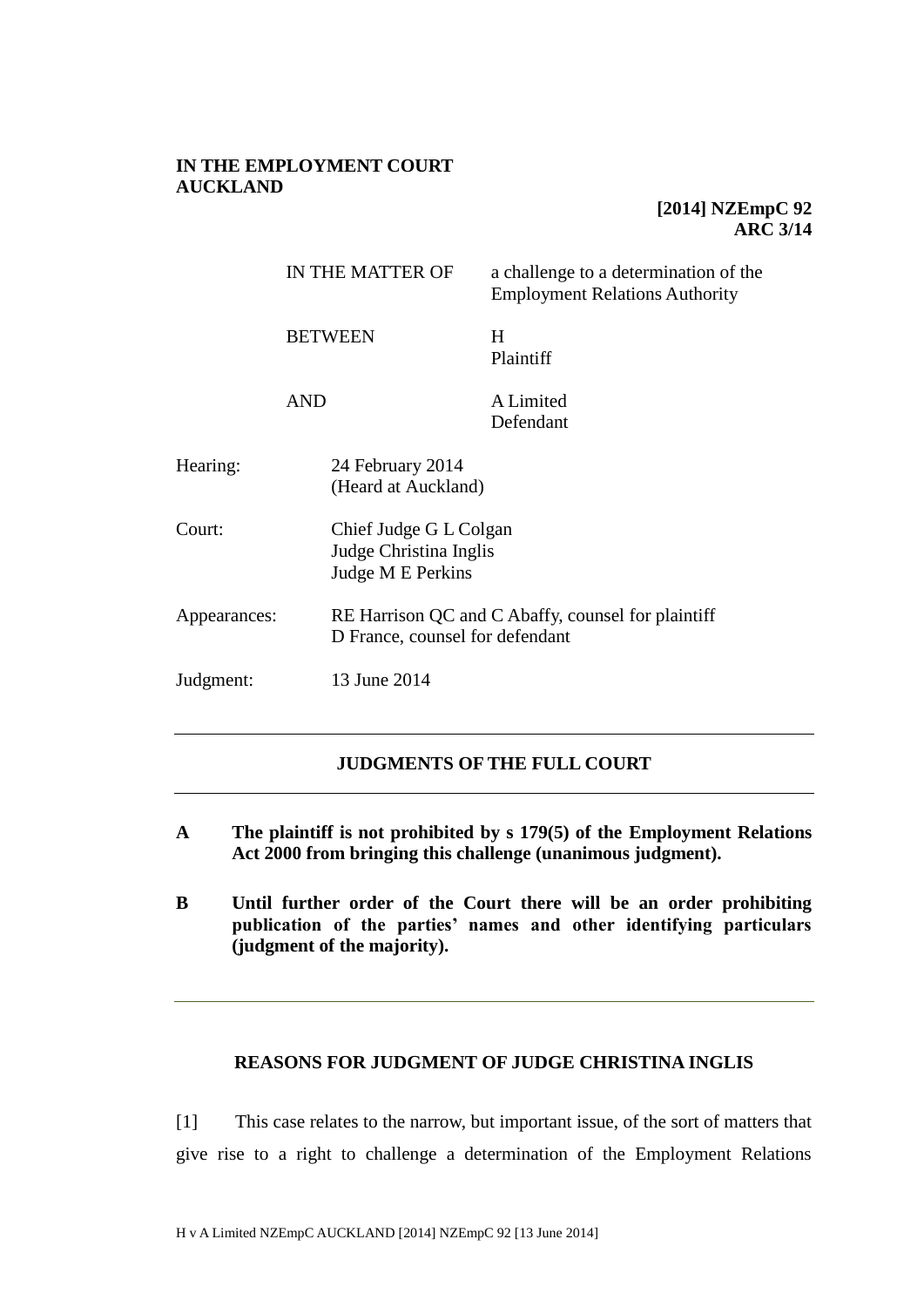Authority during the course of its investigation. The particular issue relates to a determination of the Authority declining to prohibit publication of the plaintiff's name and identifying details, $<sup>1</sup>$  but the principles that apply to determining the scope</sup> of the right of challenge, and when it may be exercised, have more general application. It is for this reason, and against the backdrop of differing approaches that have been adopted in this Court, that a full bench was convened.

[2] It is unnecessary to dwell on the background facts in anything other than a cursory manner. The plaintiff was dismissed from his employment with the defendant for alleged sexual harassment. The plaintiff denied the allegation and pursued a personal grievance in the Authority. Before the Authority's investigation meeting had taken place he made an urgent application for non-publication orders pending the Authority issuing a final determination on the substantive matters under investigation. These orders were sought on the basis that if his name was published it would likely have an adverse effect on his family, although the details of the plaintiff's concerns and the nature and extent of the material filed in support of the application were not referred to by the Authority in its determination. What were sought, therefore, were interim rather than final orders.

[3] On 13 December 2013 the Authority made an interim non-publication order that would lapse at 3:00 pm on 20 January 2014. The Authority member concluded that this order "was appropriate to allow the applicant an opportunity to inform his family and to exercise his rights of appeal if a further non-publication order was sought".<sup>2</sup>

[4] The plaintiff took up the option identified in the Authority's determination and filed a de novo challenge on 13 January 2014 seeking a non-publication order prohibiting publication until 28 days following the Authority's substantive determination. Issues were then raised as to whether the Court could entertain the challenge having regard to the scope of s 179(5) of the Employment Relations Act 2000 (the Act).

 $1 A v B Ltd$  [2013] NZERA Auckland 575 [Interim Authority determination].<br>
<sup>2</sup> Interim Authority determination, above n 1, at [3].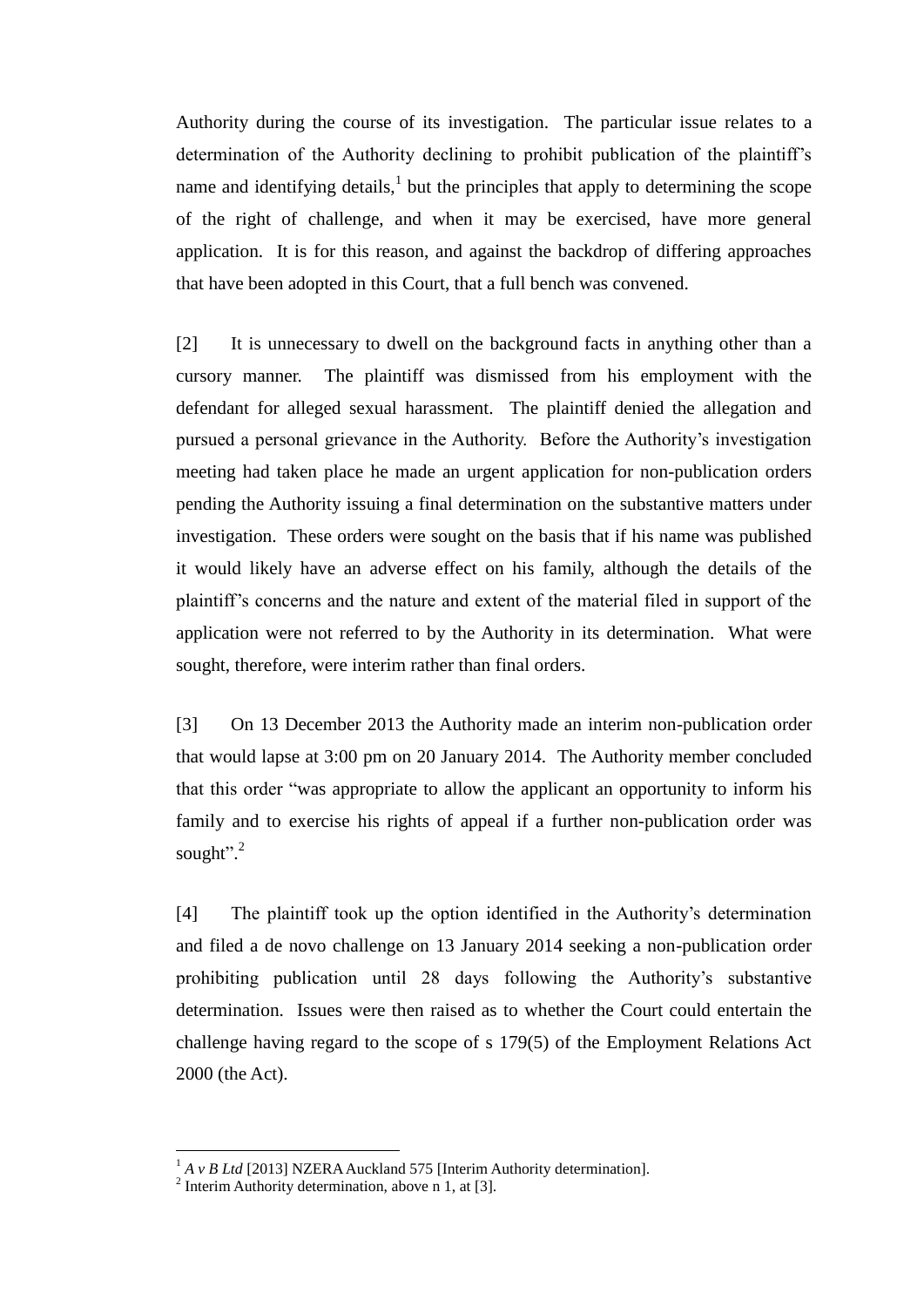[5] Section 179 sets out the circumstances in which a challenge may be pursued. It provides that:

### **179 Challenges to determinations of Authority**

- (1) A party to a matter before the Authority who is dissatisfied with the determination of the Authority or any part of that determination may elect to have the matter heard by the Court.
- ... (5) Subsection (1) does not apply—
	- (a) to a determination, or part of a determination, about the procedure that the Authority has followed, is following, or is intending to follow; and
	- (b) without limiting paragraph (a), to a determination, or part of a determination, about whether the Authority may follow or adopt a particular procedure.

[6] It follows that the Authority must have issued a "determination" and that the challenge cannot relate to the procedure that the Authority has, is, or intends to follow.

# **Discussion – scope of s 179(5)**

 $\overline{a}$ 

[7] It is common ground that the Authority issued a determination. The parties are at odds over whether the determination relates to a matter of procedure for the purposes of s 179(5). Counsel for the plaintiff, Mr Harrison QC, urged us to adopt a narrow approach to the definition of "procedure". Mr France, counsel for the defendant, argued the converse. The proper approach to s 179(5) requires an analysis of its text and purpose.

[8] Relevantly, while s 179(1) remains in its original form (conferring a broad right of challenge), subs (5) was part of a suite of amendments enacted in  $2004$ .<sup>3</sup> The history behind the reforms appears, at least in part, to be a legislative response to the judgment of the Court in *David v Employment Relations Authority.* 4 There, the Court held that the application of an Authority practice direction preventing the cross-examination of witnesses could be the subject of review.

 $3$  By s 59 of the Employment Relations Amendment Act (No 2) 2004. Section 143(fa) was introduced by cl 45 of the 2003 Bill.

<sup>4</sup> *David v Employment Relations Authority* [2001] ERNZ 354 (EmpC).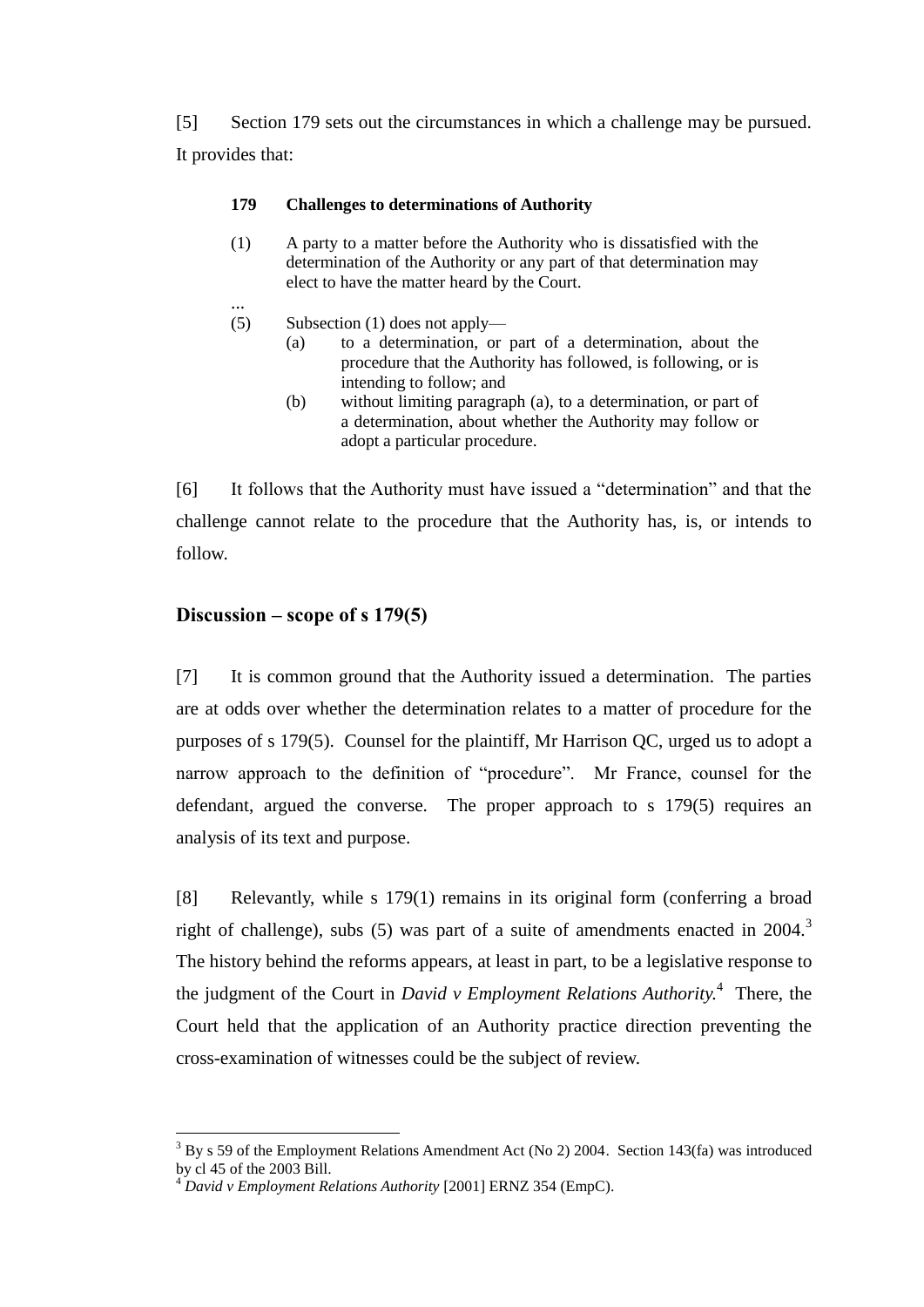[9] As the Court of Appeal pointed out in *Employment Relations Authority v Rawlings*, the Act enables this Court to supervise the Authority either by challenge (under s 179) or by way of review (under s 194).<sup>5</sup> It went on to observe that:

… The Act makes it clear, albeit in different ways, that the general policy of the Act is against such supervision being exercised in relation to procedural rulings.

[10] The Court of Appeal emphasised that although s 179(5) limits the right of challenge in respect of an ongoing Authority investigation, once that investigation has been completed a party has a right of challenge in the Court by way of hearing de novo. In particular the Court stated that: $^7$ 

We are satisfied that ss 179(5) and 184(1A) are intended to prevent challenge or review processes disrupting unfinished Authority investigations. But once the investigation is over and a determination has been made, there is no reason for limiting the challenge and review jurisdictions of the Employment Court. If the procedure adopted by the Authority has had a decisive influence on result (eg by refusing an adjournment and proceeding in the absence of a witness), the affected party, in the course of questioning that result, will be entitled to put in issue that procedure.

[11] The definition of "procedure" under s 179(5) was first considered in *Keys v Flight Centre (NZ) Ltd.*<sup>8</sup> There the Court found that the question of whether the Authority could issue Anton Piller orders was not a matter of procedure. In obiter observations the full Court said that:<sup>9</sup>

… the notion of 'procedure' is limited to the manner in which the Authority conducts its business and does not include outcomes, substantive or interim, and certainly not a determination of its jurisdiction.

[12] The term was subsequently considered in *Oldco PTI (New Zealand) Ltd v*  Houston.<sup>10</sup> In refusing a challenge to an Authority determination which declined to suppress information acquired in the course of an investigation, Judge Couch drew a distinction between substantive determinations, which affect the rights and obligations of the parties and which may be interim or final; procedural determinations, which direct the manner in which the employment relationship

<sup>5</sup> *Employment Relations Authority v Rawlings* [2008] NZCA 15, [2008] ERNZ 26 at [23].

 $6$  At [23].

 $^7$  At [26].

<sup>8</sup> *Keys v Flight Centre (NZ) Ltd* [2005] ERNZ 471 (EmpC).

 $^{9}$  At [51].

<sup>&</sup>lt;sup>10</sup> Oldco PTI (New Zealand) Ltd v Houston [2006] ERNZ 221 (EmpC).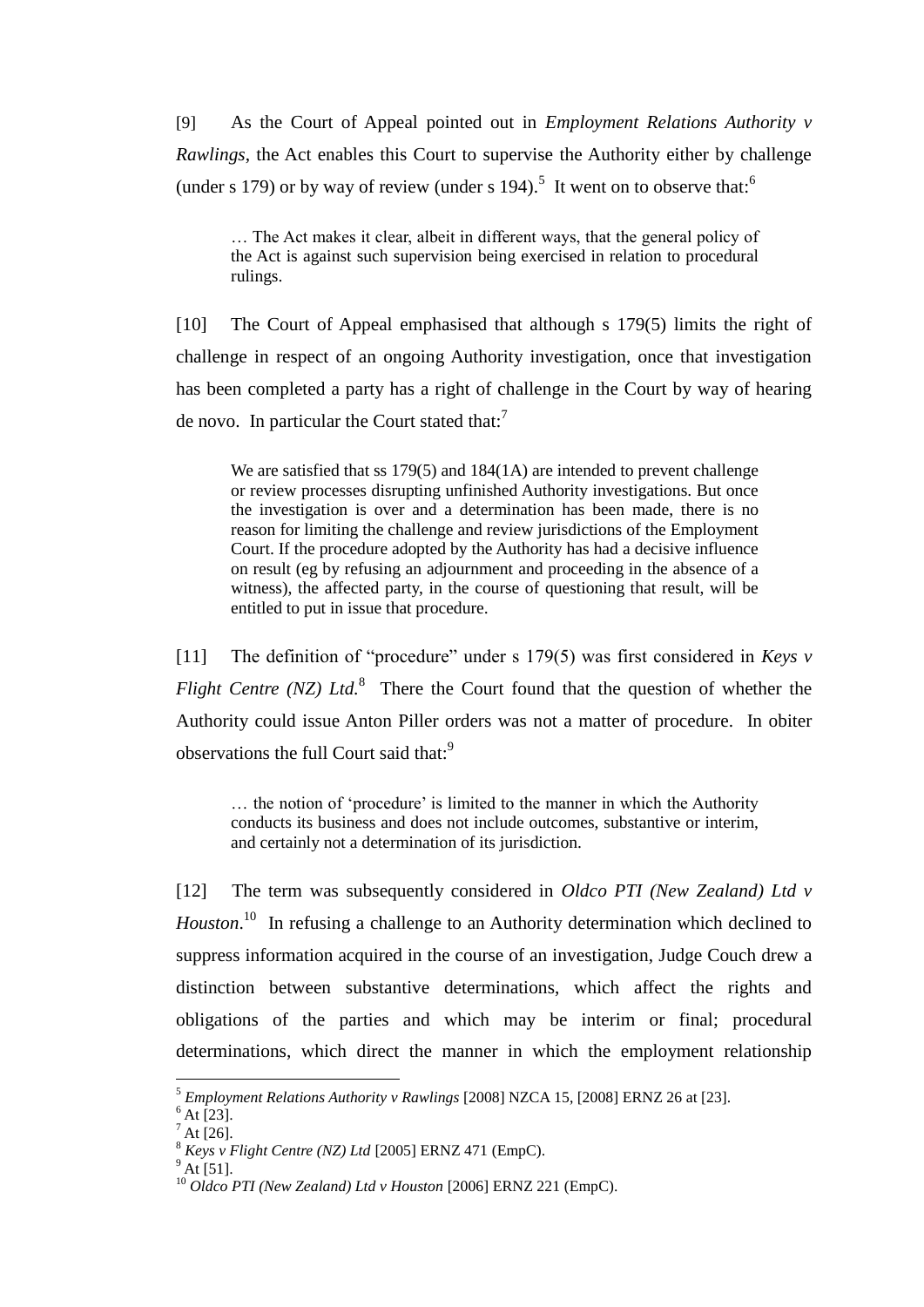problem between the parties is resolved or determines the environment in which the investigation process takes place; and jurisdictional determinations, which determine whether the Authority has the power to make a substantive or procedural determination.<sup>11</sup> He concluded:

[52] If a determination is substantive or jurisdictional, it will be outside the scope of s 179(5) and open to challenge under s 179(1). If it is neither substantive nor jurisdictional, it is likely to be "about the procedure" of the Authority. Section 179(5) will then apply and no right of challenge will be available.

[13] Judge Couch considered that a key indication of whether a determination is substantive will be whether it affects the remedies sought and, if so, the determination will almost certainly be a substantive one,<sup>12</sup> holding:<sup>13</sup>

… Whether or not suppression or exclusion orders were made did not affect the rights and obligations of the parties. Nor did it form any part of the resolution of the employment relationship problem between the parties. It only affected the environment in which the Authority decided to conduct its investigation. As such the determination was procedural and not substantive.

[14] We agree with Judge Couch that, in assessing whether a decision of the Authority is procedural or not, it is more important to have regard to the effect of the decision rather than the nature of the power being exercised.

[15] In *Rawlings,* the Court of Appeal expressed itself in broad agreement that determinations which are able to be challenged are not confined to decisions on the substantive merits of a particular case, having regard to the way in which "determination" is used in s  $179(5)$ .<sup>14</sup>

[16] This Court has since considered the application of s 179(5) in a number of cases, including:

• In *X v Bay of Plenty District Health Board* Judge Travis declined to hear a challenge against an Authority decision granting a stay of proceedings as it related to "the manner in which the employment relationship

 $11$  At [47]-[52].

**<sup>12</sup>** At [49].

 $^{13}$  At [55].

<sup>14</sup> *Rawlings,* above n 5, at [42].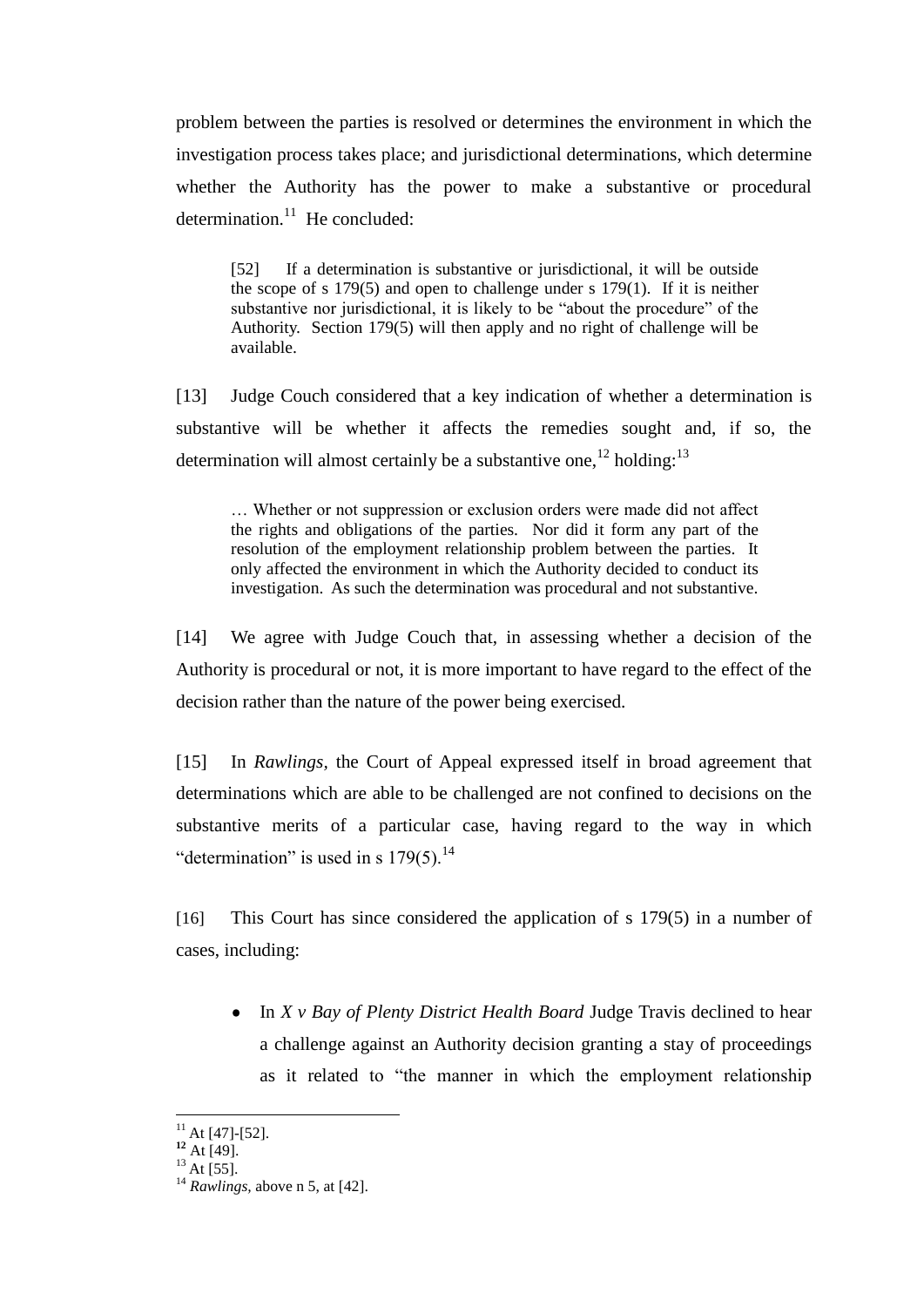problem between the parties is resolved" and was accordingly barred by s  $179(5)$ <sup>15</sup>

- In *Alim v LSG Sky Chefs New Zealand Ltd* Judge Travis declined to hear a challenge to an adjournment of proceedings by the Authority.<sup>16</sup>
- In *Grant v Vice-Chancellor of the University of Otago* Chief Judge Colgan permitted a challenge to an Authority determination which held that an extension period for a recommendation pursuant to s 173A of the Act had been validly granted in spite of consent not being personally obtained by the applicant. $17$
- In *Pivott v Southern Adult Literacy Inc* Judge Couch refused to contemplate a challenge to an interim determination of the Authority to decline an application for joinder by the plaintiff.<sup>18</sup>
- In *Vice-Chancellor of Lincoln University v Stewart* Judge Couch held that a challenge to a determination of the Authority on an application for removal was permitted.<sup>19</sup>
- In *Morgan v Whanganui College Board of Trustees* Chief Judge Colgan concluded that a determination as to the admissibility of evidence was challengeable and not barred by s  $179(5)$ .<sup>20</sup>
- In *McConnell v Board of Trustees of Mt Roskill Grammar School* Judge Inglis declined to entertain a challenge relating to a decision of the Authority to exclude evidence from an investigation meeting because it related to the Authority's procedure.<sup>21</sup>

<sup>&</sup>lt;sup>15</sup> *X v Bay of Plenty District Health Board* [2007] ERNZ 781 (EmpC) at [35].

<sup>16</sup> *Alim v LSG Sky Chefs New Zealand Ltd* [2012] NZEmpC 147.

<sup>17</sup> *Grant v Vice-Chancellor of the University of Otago* [2011] NZEmpC 172, [2011] ERNZ 491.

<sup>18</sup> *Pivott v Southern Adult Literacy Inc* [2011] NZEmpC 67.

<sup>&</sup>lt;sup>19</sup> *Vice-Chancellor of Lincoln University v Stewart* [2008] ERNZ 249 (EmpC).

<sup>20</sup> *Morgan v Whanganui College Board of Trustees* [2013] NZEmpC 55, (2013) 10 NZELR 727.

<sup>&</sup>lt;sup>21</sup> McConnell v Board of Trustees of Mt Roskill Grammar School [2013] NZEmpC 150, (2013) 10 NZELC 79-031.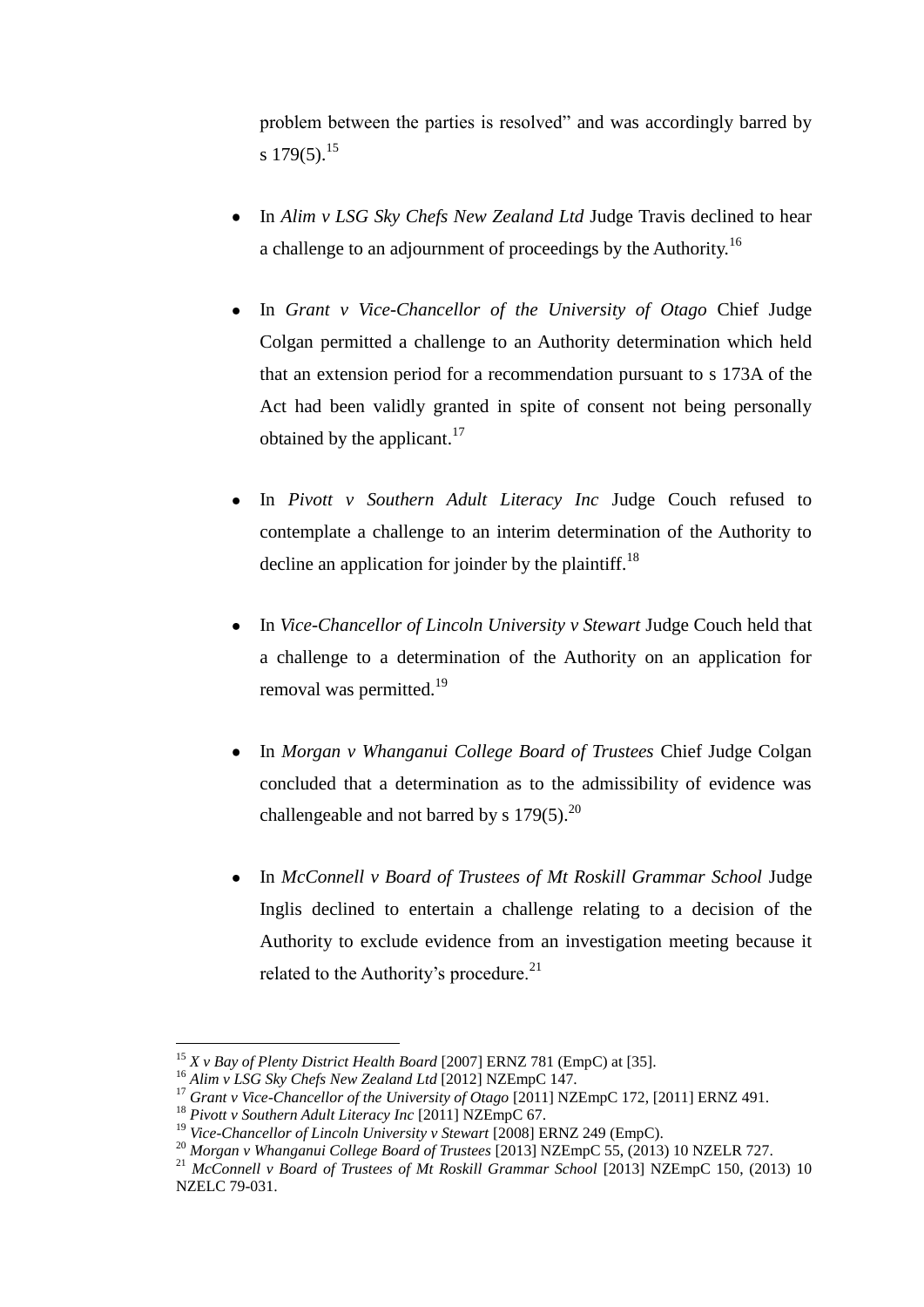[17] The Authority's investigatory procedures and meetings should generally proceed uninterrupted by challenges. It would undermine the evident purposes of s 179(5) and the Act more generally to allow or encourage challenges at a predetermination stage, thereby increasing costs, reliance on legalities and technicalities, and generating delays.

[18] Parliament's intention in limiting the powers of the Employment Court in relation to the proceedings of the Authority is reflected in the Explanatory Note to the Employment Relations Law Reform Bill (No 2): $^{22}$ 

…the Bill improves the ability of the Employment Relations Authority to deliver speedy, effective, and non-legalistic problem resolution services by restricting the ability of the Employment Court to intervene during Authority investigations. This will ensure that the focus remains on the immediate employment relationship problem itself, rather than on how the institutions deal with it.

[19] This intention is further supported by a number of other amendments introduced by the 2004 Act, namely ss 143(fa), 178(6), 184(1A) and 188(4).

[20] Section 179 falls within Pt 10 of the Act. Its objects are set out in s 143. It is immediately apparent that the statutory focus is on the expeditious resolution of employment relationship problems and the relatively informal way in which the Authority is to operate, without undue regard to technicalities. Section 143(fa) provides that one of the objects of this Part of the Act is to:

…ensure that investigations by the specialist decision-making body are, generally, concluded before any higher court exercises its jurisdiction in relation to the investigations…

[21] This is reinforced by s 157(1), which sets out the role of the Authority. It provides that:

The Authority is an investigative body that has the role of resolving employment relationship problems by establishing the facts and making a determination according to the substantial merits of the case, without regard to technicalities.

 $^{22}$  Employment Relations Law Reform Bill (92-1) (explanatory note).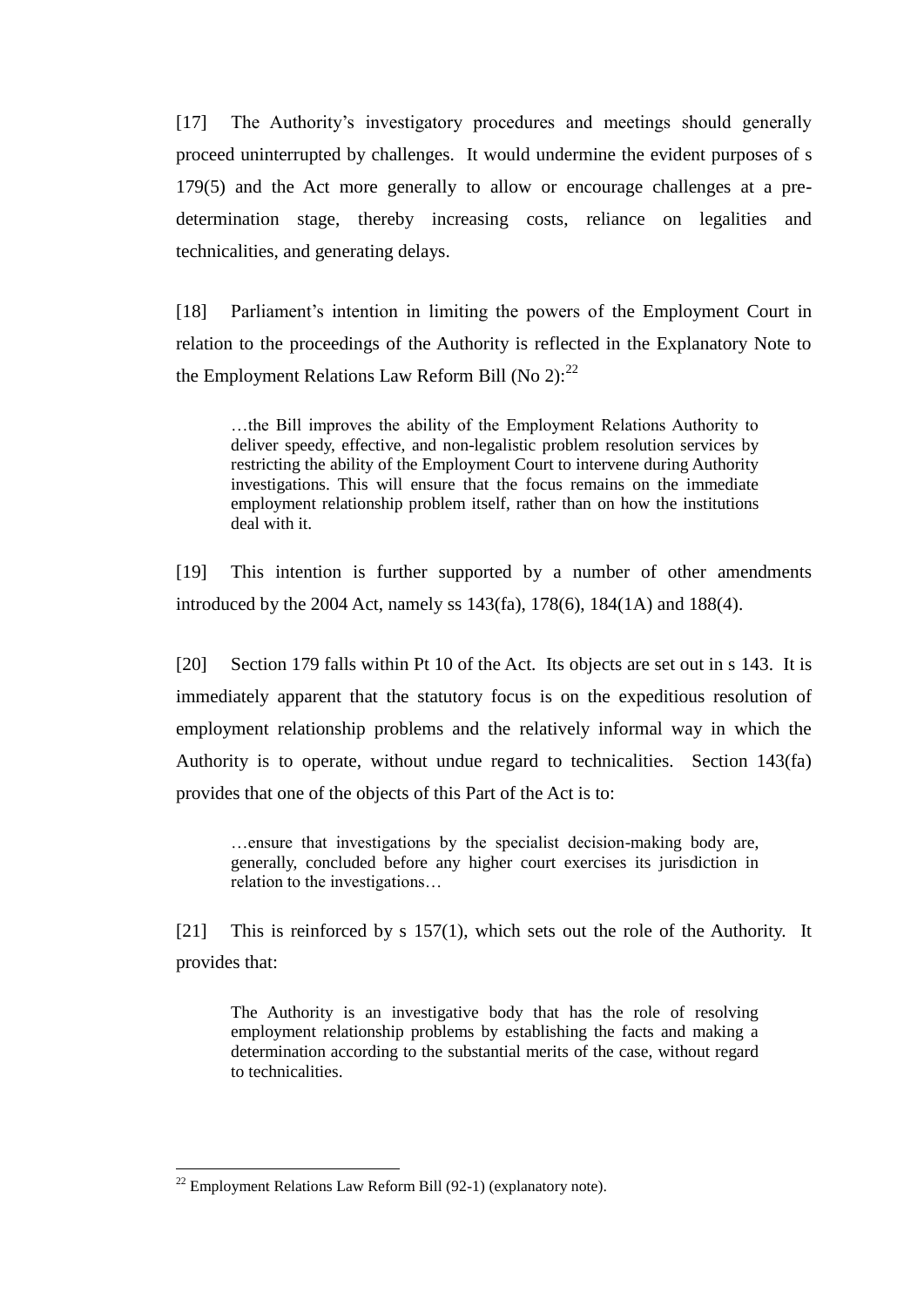[22] Section 160 details the Authority's powers. It states that, in investigating any matter, the Authority may follow whatever procedure it considers appropriate and take into account such evidence and information as in equity and good conscience it thinks fit, whether strictly legal evidence or not.<sup>23</sup>

[23] It is clear that the policy intent underlying s 179(5) is to enable the Authority to settle matters coming before it at the appropriate level, with as little judicial intervention during the investigative process as possible. A balance is struck between the policy imperatives underlying the reforms and access to justice considerations in the retention of the right of challenge or review once the Authority has made a final determination on the matter before it.

[24] We do not, however, consider that s 179(5) is to be construed as wholly ousting access to the Court at an interlocutory stage. This would be the effect of adopting the defendant's approach in the present case. Instead, the Court must have regard to the effect of the Authority's determination in light of the policy objectives set out above.

[25] While not impacting on (and, in particular, delaying) the substantive outcome of a proceeding, a refusal to grant a non-publication order may well cause significant and irreversible damage – not only to the applicant but also affected non-parties. Although an ability to challenge the refusal of a non-publication order at an interlocutory stage may disrupt unfinished Authority business, in the sense identified by the Court of Appeal in *Rawlings*, its distinguishing characteristic is that it is not the sort of determination that can subsequently be remedied on a challenge or by way of review. The horse will have well and truly bolted by that stage.

[26] A refusal to make a non-publication order does not fall within s 179(5), not because such an order directly impacts on a party's rights or obligations but rather because the denial of such an order has an irreversible and substantive effect. It cannot have been Parliament's intention that a litigant in the plaintiff's shoes would

<sup>&</sup>lt;sup>23</sup> See also ss 177(4), 178(6) and 184(1A).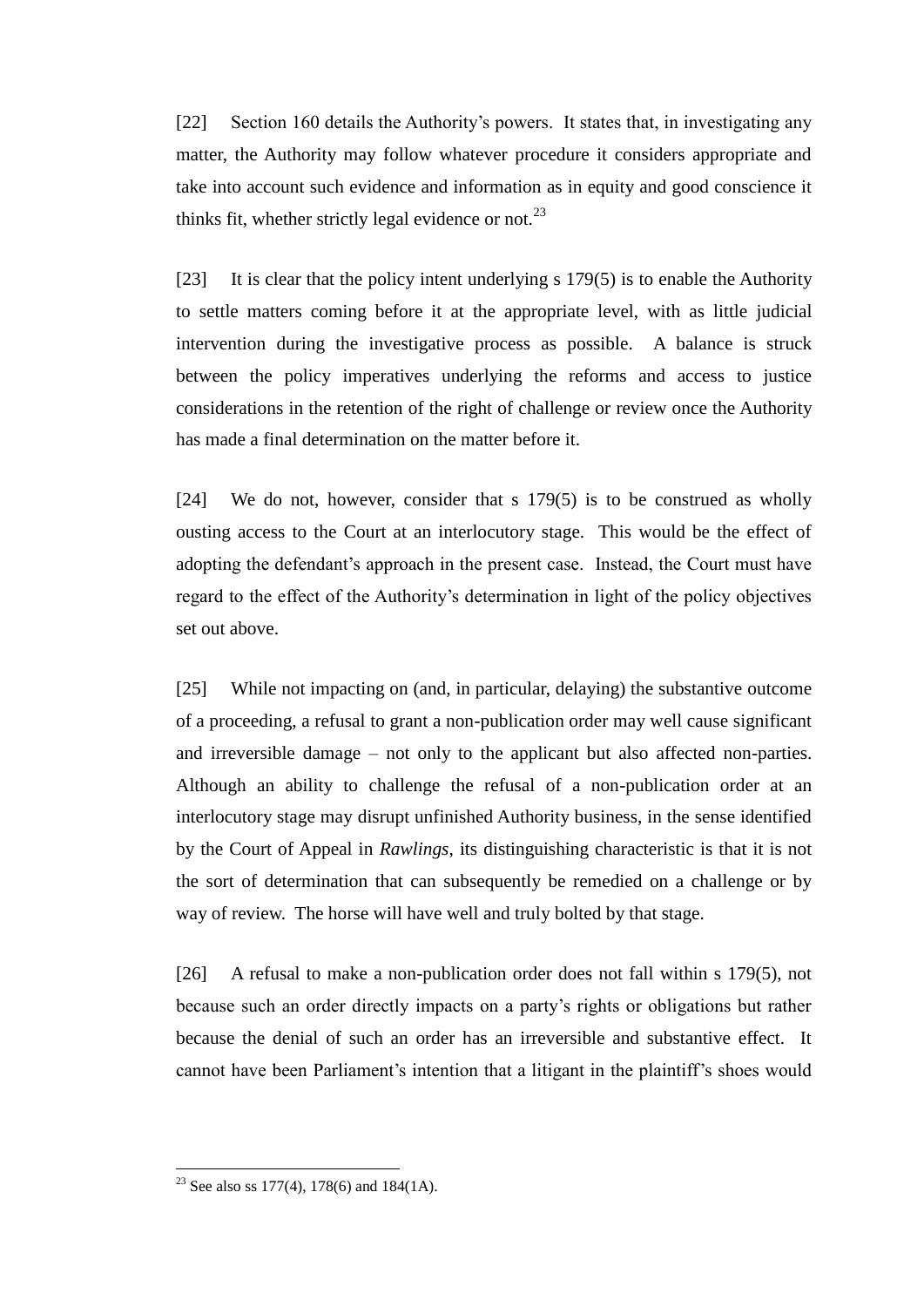have such an important issue (non-publication) determined at first and last instance by the Authority, with no recourse to the Court to review the Authority's refusal. $^{24}$ 

[27] In this regard, it is evident that the new sections introduced by the 2004 amendments are not intended to deny a party access to justice, but are rather intended to facilitate the resolution of employment relationship problems through providing a forum that is not unduly preoccupied with legal technicalities. Section 179(5) operates to *defer*, in order to give effect to the important policy imperatives underlying the provisions, but not *deny* access to the Court. To apply subs (5) to the circumstances of this case would be to deny access to justice.

[28] Accordingly, a determination of the Authority will be amenable to challenge where it has a substantive effect, which cannot otherwise be remedied on a challenge or by way of review.

[29] It follows that the plaintiff has a right of challenge in the present case, which is not excluded by operation of s 179(5).

### **Application for interim non-publication orders**

[30] All members of the Court agree that the plaintiff is not prevented by s 179(5) of the Act from bringing his challenge to this Court and with the foregoing reasoning on this issue. I do not, however, agree that a non-publication order should have been made by the Authority and I disagree with the reasoning and the decision of the majority of this Court to make such an order. The following are my reasons for diverging from the majority view.

[31] The plaintiff has filed affidavits in support of the challenge. The defendant opposes the application, arguing that the threshold for non-publication has not been met in the circumstances of this case. The plaintiff contends that he is not obliged to point to exceptional circumstances and that the usual presumptions relating to open justice apply with reduced force in the employment jurisdiction.

<sup>24</sup> In this respect we disagree with the conclusion reached in *Oldco*.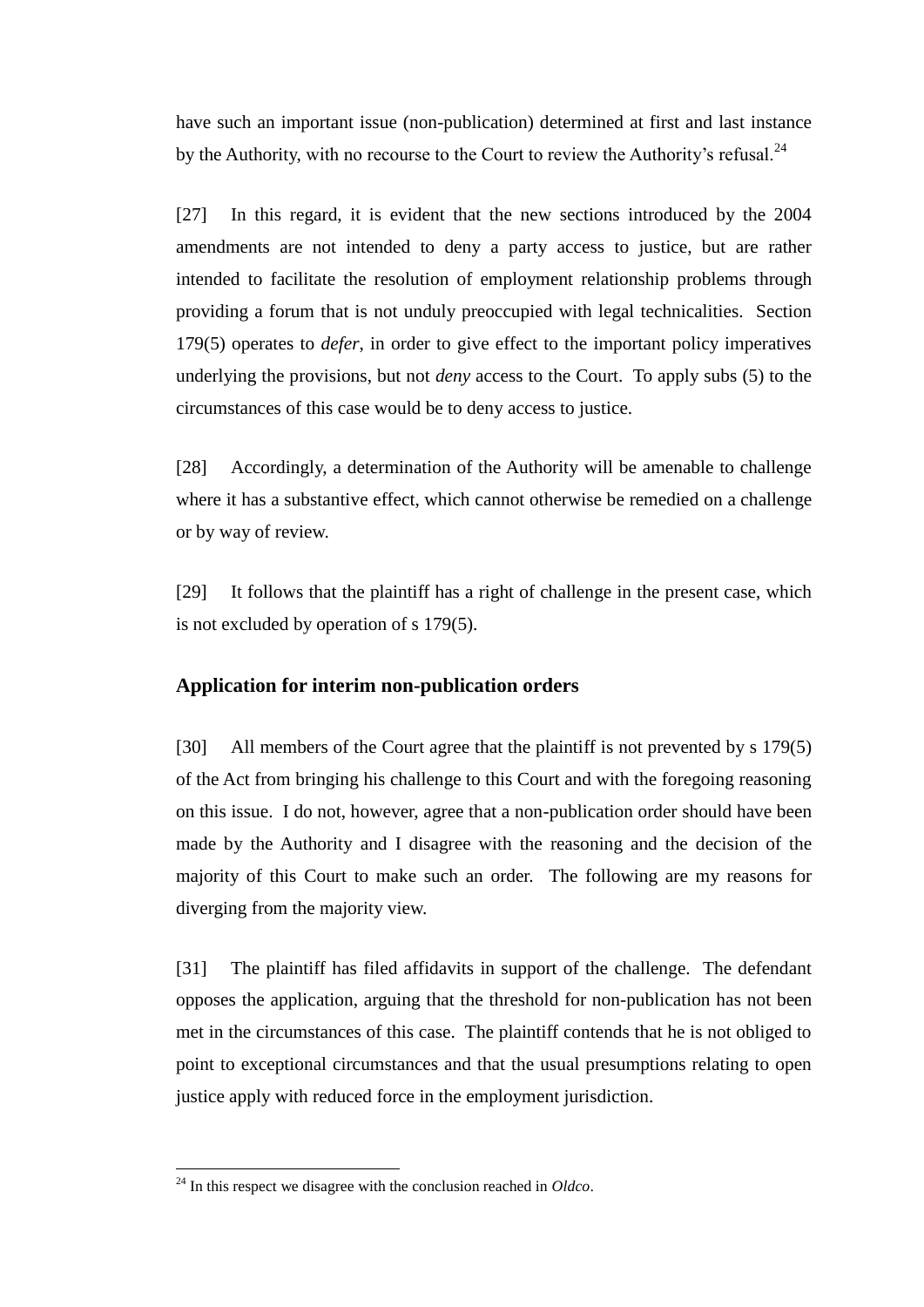[32] The Authority is given a broad discretion to make non-publication orders under cl 10(1) of sch 2 to the Act, which provides:

### **10 Power to prohibit publication**

(1) The Authority may, in respect of any matter, order that all or any part of any evidence given or pleadings filed or the name of any party or witness or other person not be published, and any such order may be subject to such conditions as the Authority thinks fit.

[33] The Court of Appeal has repeatedly stated that the principle of open justice is the appropriate starting point in cases involving non-publication orders and that this applies in both civil and criminal proceedings.<sup>25</sup> In  $R$  v *Liddell*, the Court emphasised the importance of freedom of speech, open judicial proceedings, and the right of the media to report the latter fairly and accurately as "surrogates of the public".<sup>26</sup>

[34] While it may be said that the public has a particular interest in criminal proceedings, there are two foundations underpinning the principle of open justice: the need for transparency of process and the need for accountability of members of the judiciary for their decisions, providing an incentive for the sound and principled exercise of judicial power.<sup>27</sup> These foundations have equal application in both the criminal and civil jurisdictions. In its relatively recent report on *Suppressing Names*  and Evidence,<sup>28</sup> the Law Commission noted a general concern that name suppression was granted too readily, and that this undermined public confidence in the justice system, ran the risk of eroding the principle of open justice, and unreasonably impinged on the right to freedom of expression. $^{29}$ 

[35] The principle of open justice includes (absent exceptional circumstances) the public identification of all involved in proceedings.<sup>30</sup> The right to freedom of expression set out in s 14 of the New Zealand Bill of Rights Act 1990 (BORA) is

<sup>25</sup> See for example *X v Standards Committee* [2011] NZCA 676; *Muir v Commissioner of Inland Revenue* (2004) 17 PRNZ 365 (CA) at [29]; *Clark v Attorney-General (No 1)* (2004) PRNZ 554 (CA) at 562 ; and *Broadcasting Corporation of New Zealand v Attorney-General* [1982] 1 NZLR 120 (CA) at [42]. See too *Vasan v Medical Council of NZ* [1992] 1 NZLR 310 (CA) at 311- 312; *Peters v Birnie* HC CIV-2009-404-8199, 19 March 2010 at [22].

<sup>26</sup> *R v Liddell* [1995] 1 NZLR 538 (CA) at 546.

<sup>27</sup> *Commerce Commission v Visy Board (NZ) Ltd* [2011] NZAR 89 (HC) at [19].

<sup>28</sup> Law Commission *Suppressing Names and Evidence* (NZLC R109, 2009).

 $^{29}$  At [1.5].

<sup>30</sup> *Clark,* above n 25, at [36].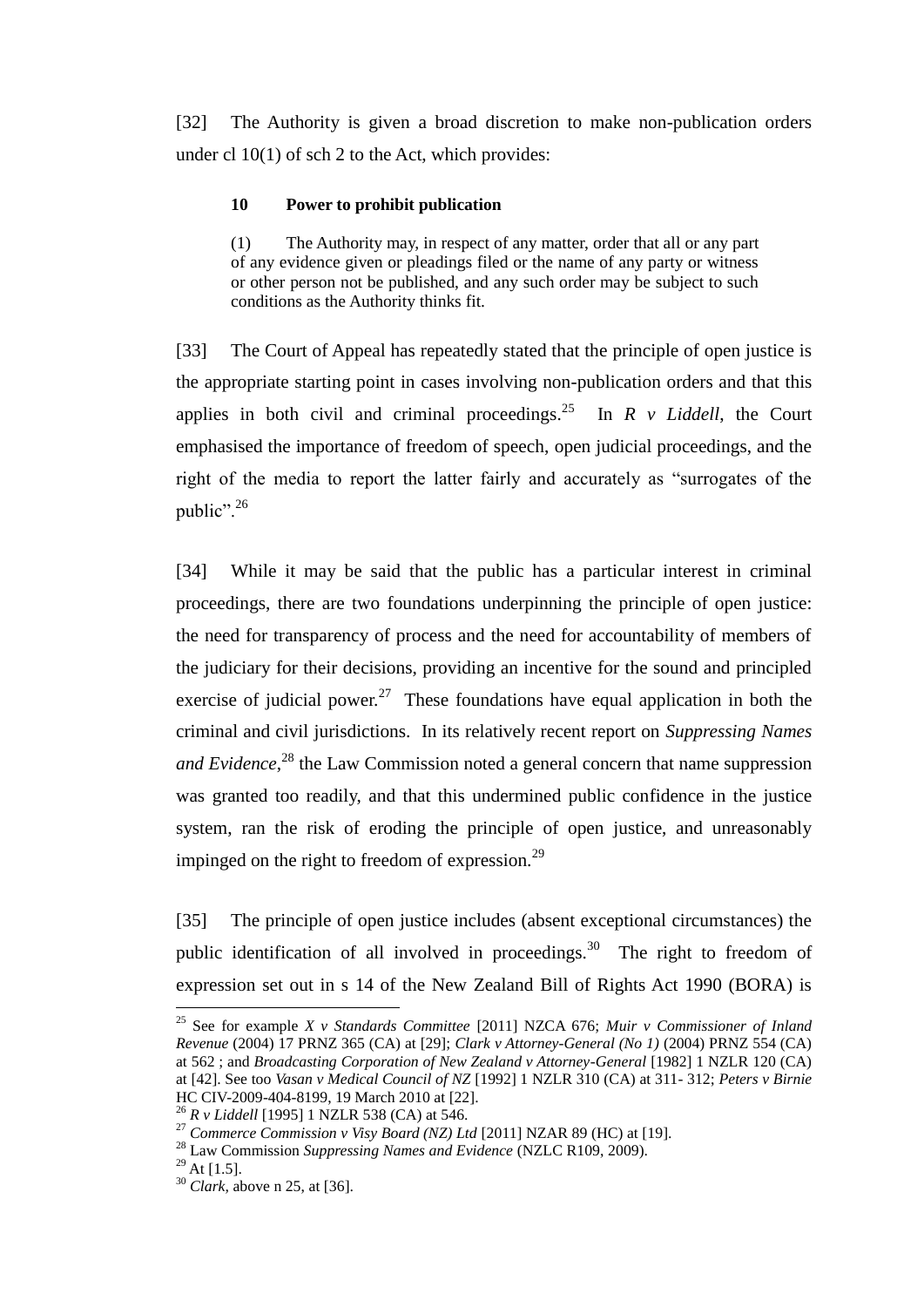subject to such reasonable limitations prescribed by law as can be demonstrably justified in a free and democratic society.<sup>31</sup>

[36] While not developed in submissions, it is possible to argue that a different approach is required in the Authority because of the way in which that body operates under the statute. In particular it may decide that its investigation meeting should not be in public or open to certain persons under s  $160(1)(e)$  of the Act.<sup>32</sup> However I doubt that this was intended to diminish the importance of open justice in that forum. In relation to analogous (now repealed) provisions in the Criminal Justice Act 1985, the Court of Appeal in  $\ddot{R}$  v *Mahanga* made the following points:<sup>33</sup>

The concern for open or public justice is not diminished by the exceptions provided for by s 138 and s 140 which enable a Court to forbid publication of reports of evidence, submissions and the names and identifying particulars of offenders, witnesses and others connected with criminal proceedings. The Court has emphasised that in exercising the discretionary power of suppression of names of offenders under s 140 the starting point is the importance of freedom of expression and open judicial proceedings. In relation to suppression the presumption is always in favour of openness.

[37] In my view s 160(1)(e) simply reflects that, in some instances, it will be appropriate for the Authority to hear evidence or proceedings in camera and empowers it to do so.

[38] In civil proceedings the High Court enjoys an inherent jurisdiction to grant non-publication orders. The Authority and the Employment Court do not. Their ability to make such orders is sourced in statute. While cl 10 is broadly crafted I do not consider that this provides a basis for adopting a diluted approach to nonpublication in cases coming before the employment institutions. Much employment litigation can be characterised as 'private', but so too can much civil litigation coming before the High Court involving evidence that may impact significantly on a party or non-parties. Notably, while Parliament has introduced constraints on the ability to publish in certain classes of proceedings in other courts and tribunals,  $34$  it

 $31$  Section 5.

<sup>32</sup> See *Davis v Bank of New Zealand* [2004] 2 ERNZ 511 (EmpC) at [14]-[17].

<sup>33</sup> *R v Mahanga* [2001] 1 NZLR 641 (CA) at [18] (citations omitted).

<sup>&</sup>lt;sup>34</sup> See for example s 11B Family Courts Act 1980 allowing reporting of proceedings in the Family Court subject to restrictions designed to prevent the identification of the parties and their next of kin.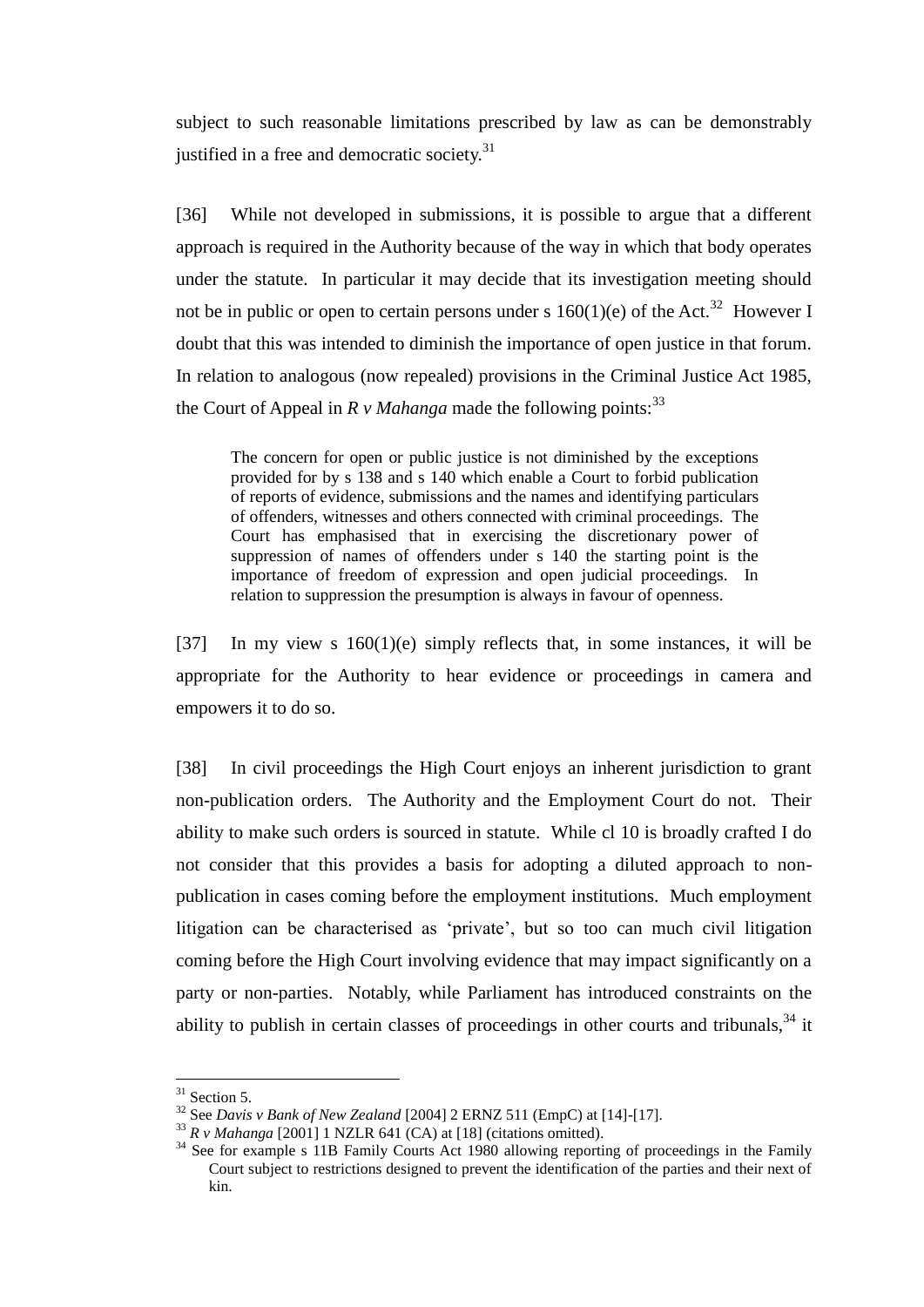has not done so in this jurisdiction. Indeed, the current formulation of the Authority/Court's power to prohibit publication represents a significant departure from the position under the Labour Relations Act 1987, under which grievance committees met in private and copies of their written decisions were made available on a very limited basis.<sup>35</sup>

[39] While cl 10 confers a discretion on the Authority, it is not unfettered. It cannot be exercised arbitrarily according to the whim of the decision-maker. Like all discretions it must be exercised according to principle. I consider it appropriate to adopt the same approach to non-publication as applied by the High Court in civil cases in the exercise of its inherent jurisdiction. I do not accept that a special, or materially different, approach is required in terms of the principles to be applied in this jurisdiction.

[40] The applicable principles are conveniently set out in the Court of Appeal's judgment in *Clark v Attorney-General (No 1)*: 36

[42] With regard to Mr Ellis' comment that there is no public interest in the publication of Mr Clark's name, we remark that *the principles of open justice and the related freedom of expression create a presumption in favour of disclosure of all aspects of Court proceedings which can be overcome only in exceptional circumstances.* We refer here to the case of *Re Victim X* [2003] 3 NZLR 220 (HC and CA) in which this Court upheld the setting aside of a suppression order in favour of the intended victim of a kidnapping plot. The Court was mindful of the "sense of anguish" the result would cause the intended victim and his family but held that the victim's private interest did not outweigh the fundamental principles of open justice and freedom of expression.

[43] *No exceptional circumstances have been pointed to in this case justifying departure from the open justice principle.* We apprehend that Mr Ellis' main concern is that publicity will focus on what he sees as irrelevant matters, viz Mr Clark's crimes, rather than his alleged treatment at the hands of prison officers. It is not for the Courts, however, to grade public interest factors into matters that can or should be reported and those that should not. The right to freedom of expression is better served by placing as few restrictions as possible on it and certainly by avoiding value judgments by the Courts as to the relative worth of matters the press chooses to publish.

<sup>35</sup> See *Anderson v Employment Tribunal* [1992] 1 ERNZ 500 (EmpC) at 510.

**<sup>36</sup>** *Clark*, above n 25.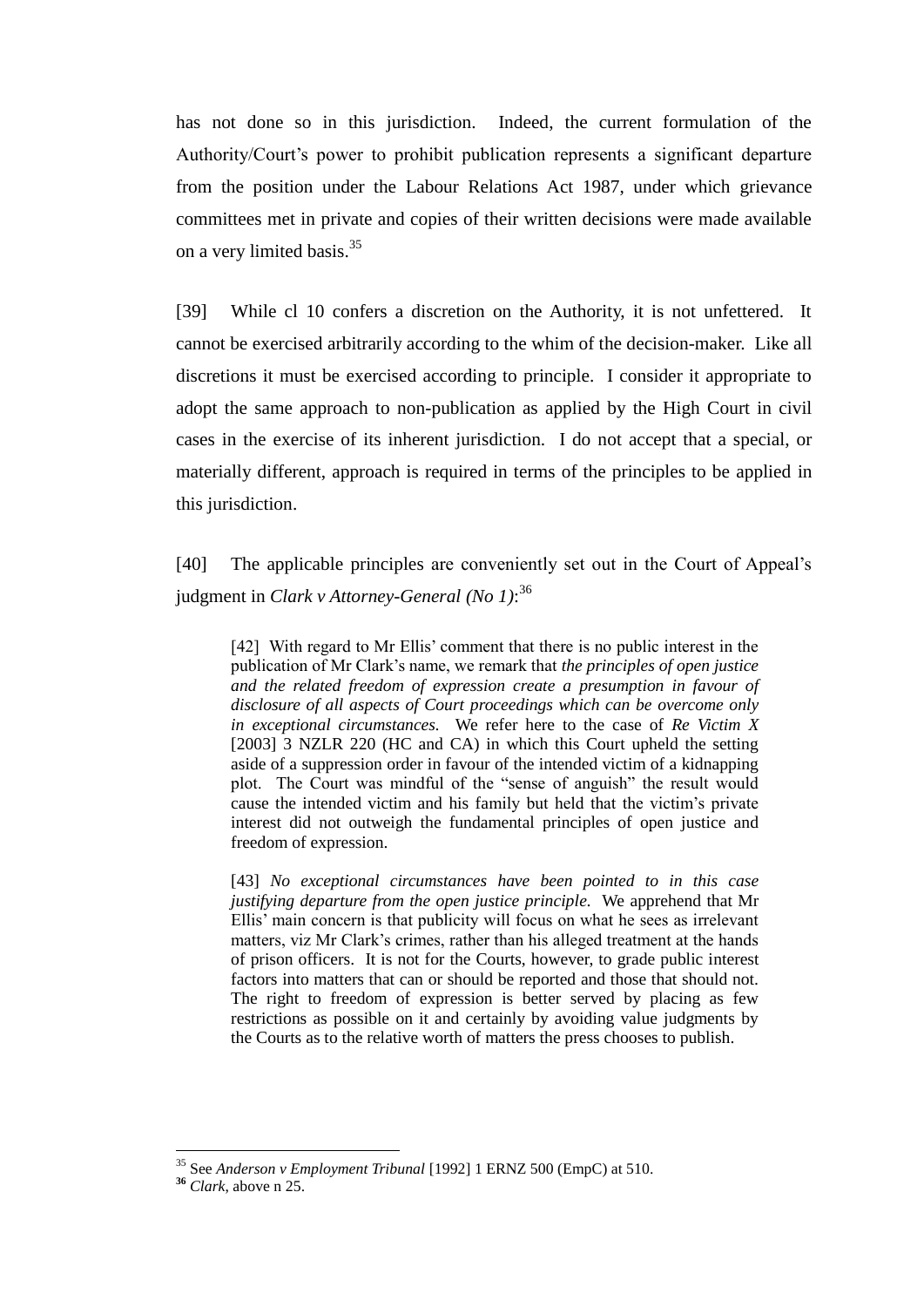[41] The Court did not seek to define what would amount to "exceptional circumstances". In *Brown v Attorney-General* the Court of Appeal again declined to do so, observing that:  $37$ 

In the analogous field of suppression orders under s 140 of the Criminal Justice Act 1985, this court has also refrained from laying down "any fettering code" as to the circumstances in which the court should depart from "the starting point" of "freedom of speech, open judicial proceedings, and the right of the media to report the latter fairly and accurately as "surrogates of the public".

[42] The onus is on the party seeking non-publication to establish that an order should be made. As Asher J said in the context of civil proceedings in *Peters v Birnie*: 38

There is then, in civil proceedings, an onus on a party to establish a proper foundation for a confidentiality order, just as there is in criminal proceedings. Given the paramount principle of open justice, it is necessary for a person seeking confidentiality orders to point to some public interest such as particular circumstances relating to the privacy of an individual, to justify a departure from the open justice process. … *I conclude, therefore, that a party seeking to justify a confidentiality order will generally have to show specific adverse consequences that are exceptional*.

[43] This approach has not been universally adopted. In *ASB Bank v AB* Harrison J rejected the proposition that the applicant must discharge the onus of proving exceptional circumstances to displace the principle of open justice, holding that: "there is no onus on an applicant to show exceptional circumstances; the question is simply whether the circumstances justify an exception to the fundamental principle".<sup>39</sup> This approach was cited with approval in *Harrison v Auckland District Health Board*. 40

[44] It seems to me that if the circumstances justify an exception to the fundamental principle of open justice then it is likely that the circumstances will be exceptional. More than a simple balancing exercise is required. If it were otherwise the starting point would be neutral. The starting point cannot be neutral because

<sup>37</sup> *Brown v Attorney-General* (2006) NZAR 450 (CA) at [14].

<sup>&</sup>lt;sup>38</sup> *Birnie*, above n<sup>25</sup>, at [25]. Cited with approval in *Ridge v Parore* [2013] NZHC 2335, [2013] NZAR 1355 at [9]; *Visy Board (NZ) Ltd*, above n 27. See also *Q v Legal Complaints Review Officer* [2012] NZHC 3082 [2013] NZAR 69 (HC) at [76] and *Madsen-Riest v Just* [2013] NZHC 2346 at  $\left[ 7 \right].$ 

<sup>39</sup> *ASB Bank Ltd v AB* [2010] 3 NZLR 427 (HC) at [14].

<sup>40</sup> *Harrison v Auckland District Health Board* [2012] NZHC 3133, [2013] NZAR 10 at [11].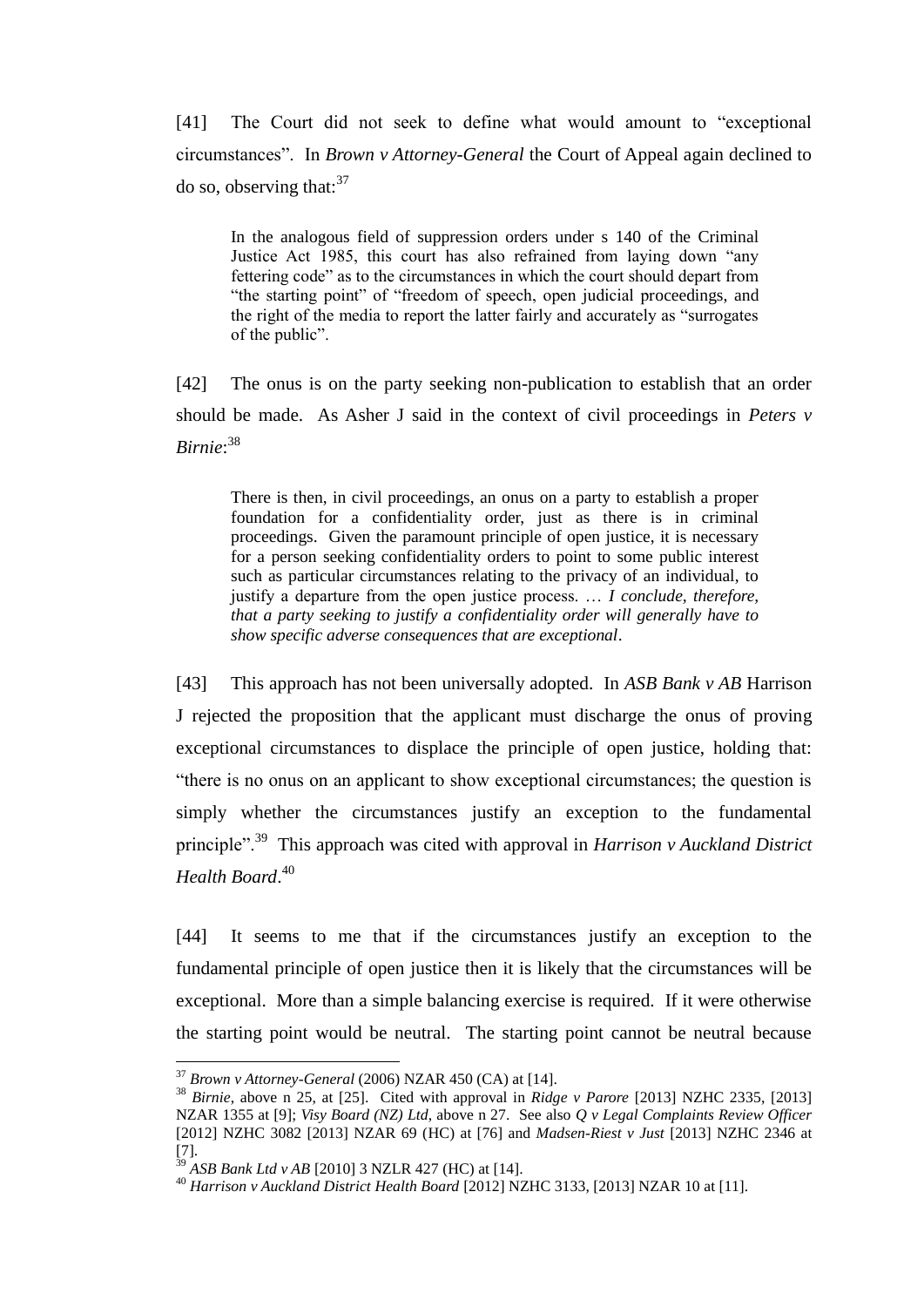there is a strong presumption in favour of open justice. In order to overcome the presumption the opposing factors will need to be weighted enough to tip the scales in an applicant's favour.

[45] A relevant factor will be the stage in the proceedings at which the application is advanced, and whether it is before or after final disposition. However even at an interim stage the starting point remains the principle of open justice. The civil equivalent of the presumption of innocence is to be taken into account and given such weight as is appropriate having regard to the circumstances. So too is the possibility of the stigma of the allegations remaining, even in the event that they are not later made out.

[46] Because of the effluxion of time between the bringing of the challenge and its determination, the Authority has now issued a considered substantive determination, finding that the plaintiff's dismissal was justified.<sup>41</sup> That determination is subject to challenge in this Court. I pause to note that interim orders were sought, but only granted to enable an (unsuccessful) appeal to be pursued, at a similar stage of proceedings in *C v Air Nelson*.<sup>42</sup> The case has some similarities to present one.<sup>43</sup> The fact that a substantive determination had issued was noted by the Court of Appeal as a factor that had weighed in favour of the Employment Court in declining an interim order. $44$  The Court of Appeal dismissed the application for leave to appeal.<sup>45</sup>

[47] With the foregoing framework in mind I turn to consider the merits of the application advanced on behalf of the plaintiff.

[48] The application was primarily pursued on the basis of concerns relating to the potential impact of publication on the plaintiff's children, most particularly the plaintiff's teenage son. It was also submitted that publication would likely affect the plaintiff's reputation.

<sup>41</sup> *A v B Ltd* [2014] NZERA Auckland 131.

<sup>42</sup> *S v Airline Ltd* [2010] NZCA 263, (2010) 7 NZELR 553 [*Air Nelson* (CA)].

<sup>&</sup>lt;sup>43</sup> The background details are set out in the Authority's substantive determination.

<sup>&</sup>lt;sup>44</sup> *Air Nelson* (CA), above n 42, at [6] per Ellen France and Randerson JJ.

<sup>45</sup> At [18] per Ellen France and Randerson JJ.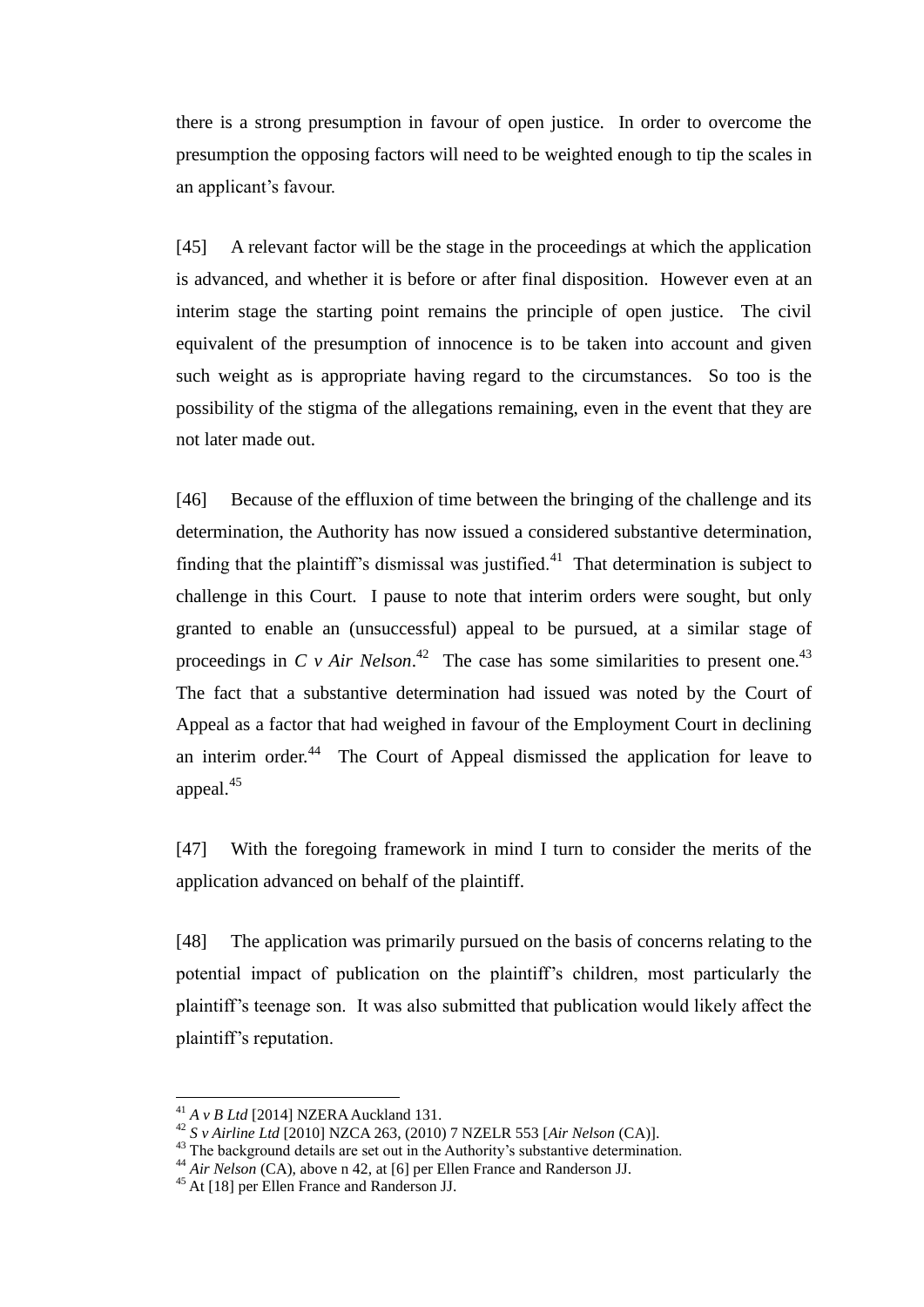[49] Mr Harrison sought to bolster the first limb of the application by way of reference to the international obligations contained in the United Nations Convention on the Rights of the Child (UNCROC), particularly art 3(1) which states that: "In all actions concerning children, whether undertaken by public or private social welfare institutions, courts of law, administrative authorities or legislative bodies, the best interests of the child shall be a primary consideration".<sup>46</sup>

[50] Mr Harrison submits that in determining the application for non-publication orders the Authority (and the Court on the challenge) is obliged to have regard to the interests of the plaintiff's child as a primary consideration. Reference was made to *Ye v Minister of Immigration.* That case arose in the immigration context and directly concerned the children involved. It does not appear that UNCROC has been applied in any case involving an application for name suppression in any court in New Zealand, other than in cases where the applicant is the child. Mr France did not address this point in his submissions.

[51] While the point at issue in these proceedings does not appear to have arisen previously, an argument that the Court's approach to name suppression must be tempered by international obligations, namely the United Nations Convention Against Torture (CAT), was pursued (unsuccessfully) in *Clark.* There the Court of Appeal rejected a submission that CAT either explicitly or by necessary implication imposes an obligation on State parties to reverse the presumption in favour of open justice and, absent special reasons, to grant name suppression on request wherever there are allegations of torture.<sup>47</sup> It also observed that:<sup>48</sup>

Mr Ellis did point to material setting out the practice of the United Nations Committee Against Torture in this regard but that material shows that the granting of anonymity is not even an invariable practice of that Committee. Even if it had been so, however, this cannot translate into an obligation on New Zealand Courts to modify the principle of open justice and the related freedom of expression are themselves important rights, guaranteed under BORA and international covenants to which New Zealand is a party.

<sup>&</sup>lt;sup>46</sup> United Nations Convention on the Rights of the Child 1577 UNTS 3 (opened for signature 20 November 1989, entered into force 2 September 1990). Reference was also made to arts 12(1) and (2); 16(1) and (2); 19(1); 23(1).

*Clark*, above n 25, at [37].

 $48$  At [38].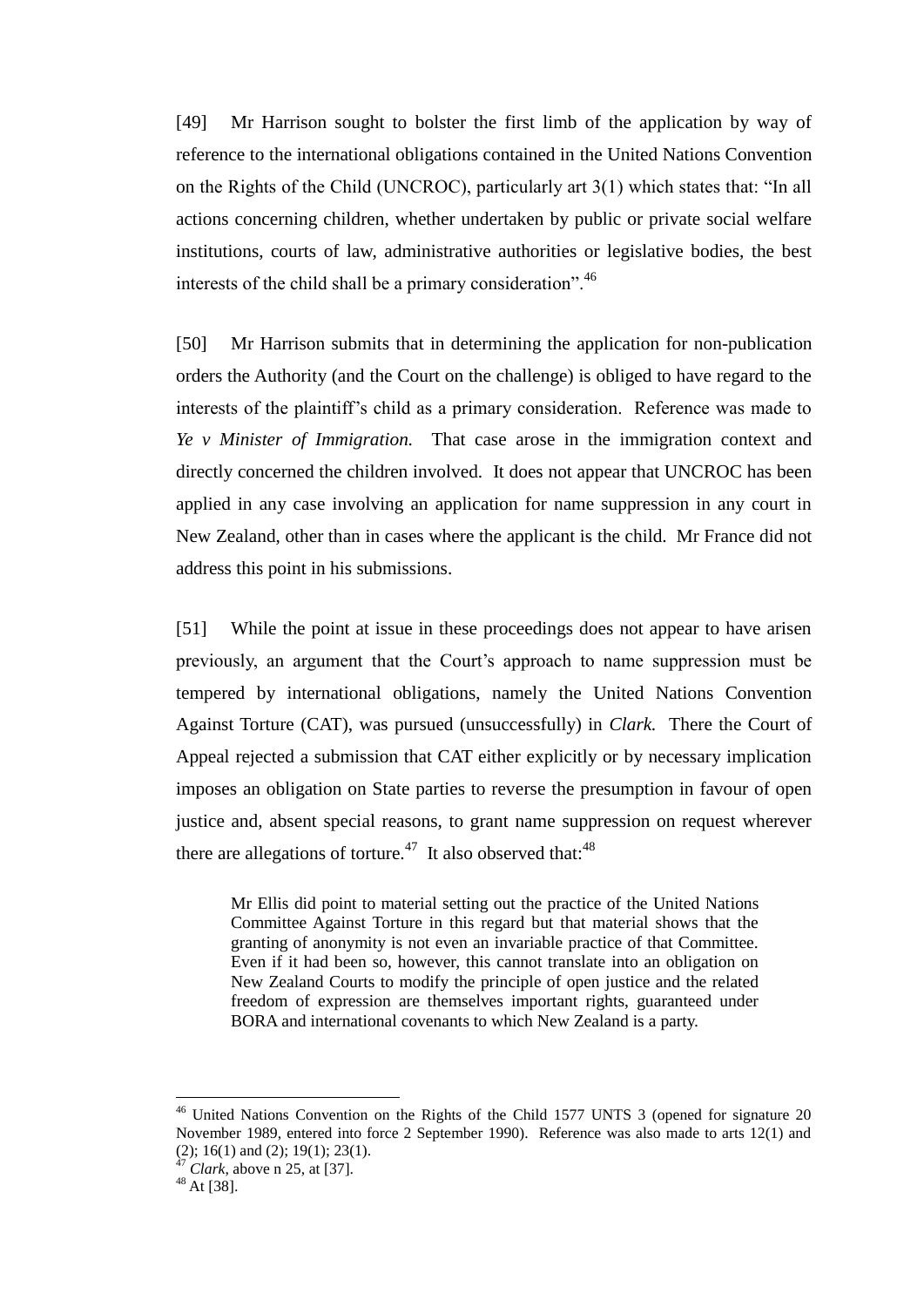[52] These remarks are apposite in the current context. I accept, however, that the potential impact of publication of the plaintiff's name on non-parties, including the plaintiff's son, is relevant to an assessment of whether the application ought to be granted.

[53] This Court has made orders prohibiting publication of an individual's identity in cases where there has been proof of real and substantial likelihood of undue harm to others, and where there have been persuasive medical reasons underpinning such orders.<sup>49</sup> Mere assertions of the impact of publication are not enough. As the Court of Appeal pointed out in a somewhat different context in *Hosking v Runting*, "danger is not to be lightly assumed. As in all fields of law, the Courts must act on evidence not speculation".<sup>50</sup>

[54] The evidence before the Court establishes that there is a possibility of some adverse consequence to the plaintiff's son if the plaintiff's name and identifying details are published. He was diagnosed some years ago with Developmental Verbal Dyspraxia, which affects his verbal skills. A clinical psychologist's report (dated 27 January 2014) notes that he may have difficulty responding appropriately if he was subjected to teasing or bullying by other children about his father's predicament. The report notes that he is not suffering from a mood or anxiety disorder and that he is functioning well socially and academically despite the Dyspraxia. The report writer concludes that the plaintiff's son is at a higher than average risk of suffering adverse psychological effects if there is publicity about his father's case and that there is a risk that the progress he has made academically could be undone.

[55] The plaintiff also refers to an Educational Assessment Report. That report is now nearly five years old. It notes "[the plaintiff's son] showed some anxiety when new information was presented to him. Please provide a certain amount of predictability and structure within his environment". The report concludes that he was a very able student who had overcome many areas relating to his Developmental Verbal Dyspraxia.

<sup>49</sup> *C v Air Nelson* [2010] NZEmpC 18 at [16] [*Air Nelson* (EmpC)]. See too *Q v W* [2012] NZEmpC 216 at [23].

<sup>50</sup> *Hosking v Runting* [2005] 1 NZLR 1 (CA) at [147].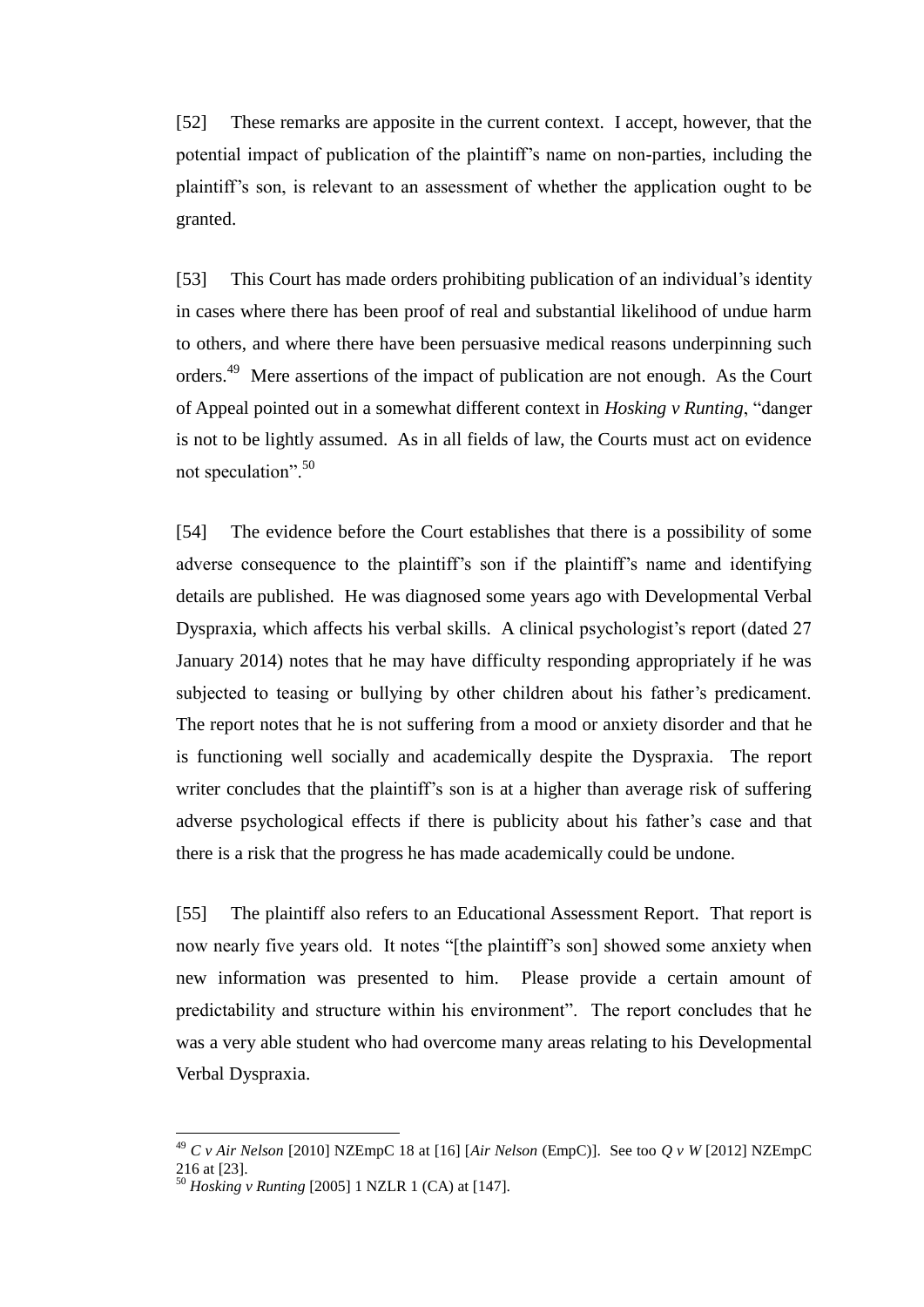[56] I agree with Mr France's submission that the evidence falls short of disclosing the sort of risk of harm that would ordinarily justify the making of an order, even at an interim stage. The likelihood of harm is couched as a possibility rather than a probability and is itself dependant on a number of contingencies. I infer, from the material before the Court, that the risks that have been identified could be minimised through appropriate support.

[57] The plaintiff also submitted that he would face possible damage to reputation if his name and identifying details were published, because "mud sticks". I accept that potential damage to reputation is a relevant factor in determining whether the orders sought ought to be made and that there is a risk that the plaintiff's reputation might be damaged, even in the event that the allegations are later proved to be unfounded. I also accept that the proceeding may well give rise to publicity, including of the plaintiff's name unless prohibited. The risk of publicity does not of itself warrant the making of a non-publication order.<sup>51</sup> As the High Court observed at first instance in *Clark v Attorney-General*: 52

[8] A corollary of the principle that the courts proceed in public is that those persons who are engaged in its processes, as litigants or witnesses, will also necessarily be publicly identified. They might well prefer that that were not so. However, that is seen as a necessary consequence of the public administration of justice. As Lord Atkinson said in *Scott v Scott* [1913] AC 417 at p 463:

"*The hearing of a case in public may be, and often is, no doubt, painful, humiliating, or deterrent both to parties and witnesses, and in many cases, especially those of a criminal nature, the details may be so indecent as to tend to injure public morals, but all this is tolerated and endured, because it is felt that in public trial is to found, on the whole, the best security for the pure, impartial, and efficient administration of justice, the best means of winning for it public confidence and respect*."

[9] Those principles have been applied in cases involving applications for the suppression of names in civil proceedings. …

<sup>&</sup>lt;sup>51</sup> See *Y v D* [2004] 1 ERNZ 1 (EmpC) at [20], where Chief Judge Colgan accepted that there was a real risk of publicity but held that this did not amount to an exceptional circumstance. He did, however, hold that the plaintiff's mental health gave rise to an exceptional circumstance justifying non-publication on an interim basis, in light of the significant risk of suicide revealed in medical reports before the Court.

<sup>52</sup> *Clark v Attorney-General* (2004) 17 PRNZ 161 (HC) at [8]-[9] (emphasis added). Cited with approval in this Court in *Timmins v Asurequality Ltd* [2011] NZEmpC 167 at [19] and *Q v W*, above n 49, at [26].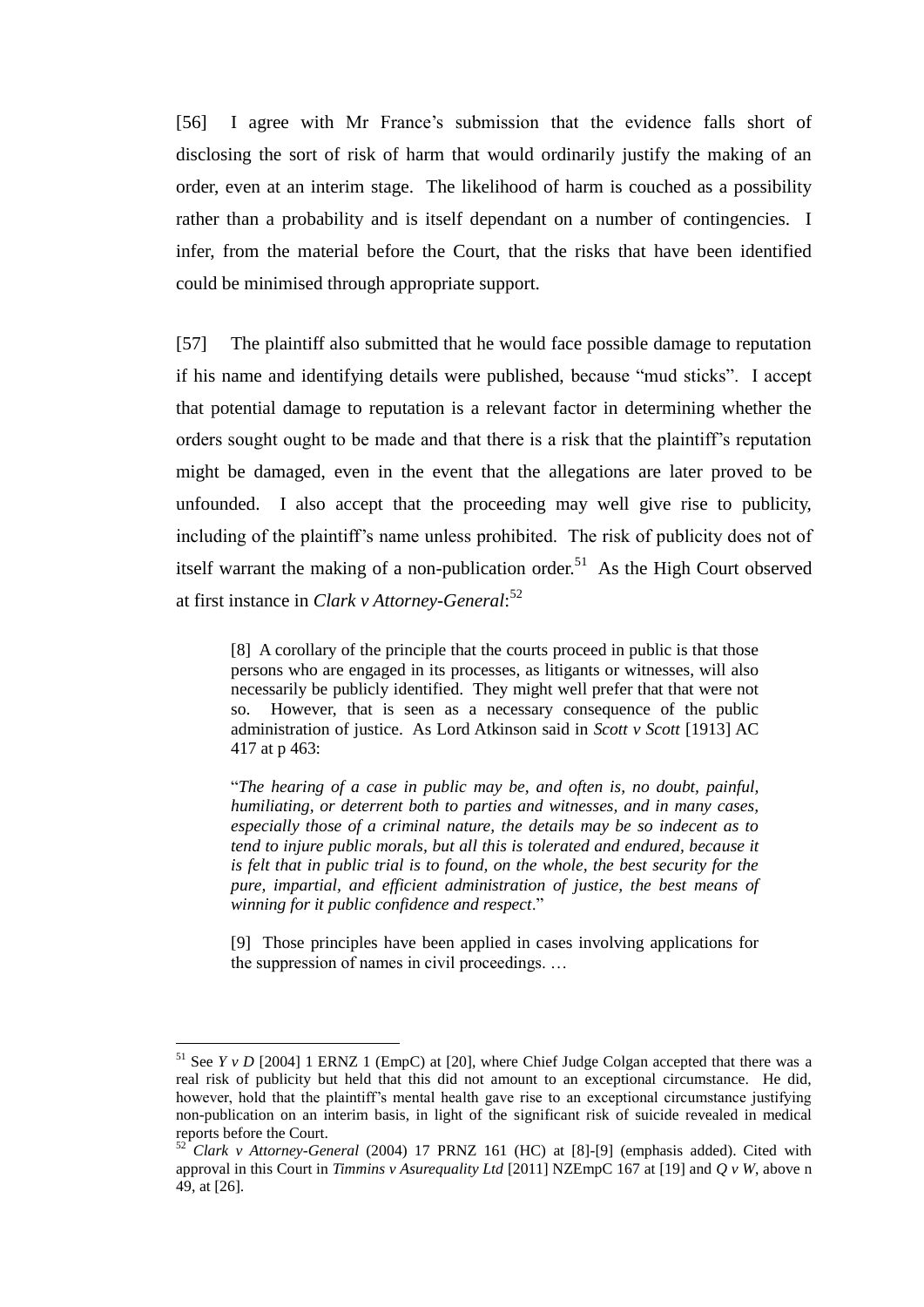[58] If publicity ensued it is conceivable that the defendant would seek to invoke that publicity as a basis for refusing reinstatement.<sup>53</sup> However, that possibility is no more than speculative and has not been signalled by the defendant.

[59] The defendant submits that the ability to publish the plaintiff's name may encourage others to come forward, and that this is an important consideration in the context of sexual harassment claims. It is also said that it may ensure a more thorough examination of past events that may be relevant to reinstatement. There are evidential advantages in full access to court proceedings which may secure the testimony of those who realise, from what they learn of the particular case through news reporting, that they might have a contribution to make.<sup>54</sup> As this Court observed in *C v Air Nelson*: 55

… even though, as Mr Haigh says, the plaintiff's identity is already well known within the communities of domestic airline pilots and perhaps even domestic airline employees, reinstatement in employment may be an issue if the Court finds that the plaintiff was dismissed unjustifiably. A very broad range of relevant considerations will be applicable to the test of practicability of reinstatement in these circumstances. This may include past similar conduct although that has not been relied on by the employer, presumably because it knows of none. If, however, the plaintiff's name is able to be published, this may allow for or encourage the emergence of other instances of previous sexual harassment which may be relevant to the question of reinstatement. I do not, of course, suggest that the plaintiff has been guilty of such, but the ability to publish his name may ensure a more thorough examination of past events relevant to reinstatement.

[60] The defendant also submits that it is important to send a clear message that complaints of sexual harassment will be treated seriously. I do not consider that the defendant's ability to communicate its position in relation to claims of sexual harassment would be unduly compromised if an interim non-publication order was made, including having regard to the stance it has taken in relation to the proceedings to date.

[61] While ultimately each case must be considered on its own merits, there is some strength in the defendant's submission that granting the orders sought in the circumstances of this case would likely encourage other applicants to seek non-

<sup>53</sup> A possibility referred to by William Young J in his dissenting judgment in *Air Nelson* (CA), above n 42, at [24].

<sup>54</sup> See *Anderson*, above n 35, at 514.

<sup>55</sup> *Air Nelson* (EmpC), above n 49, at [21].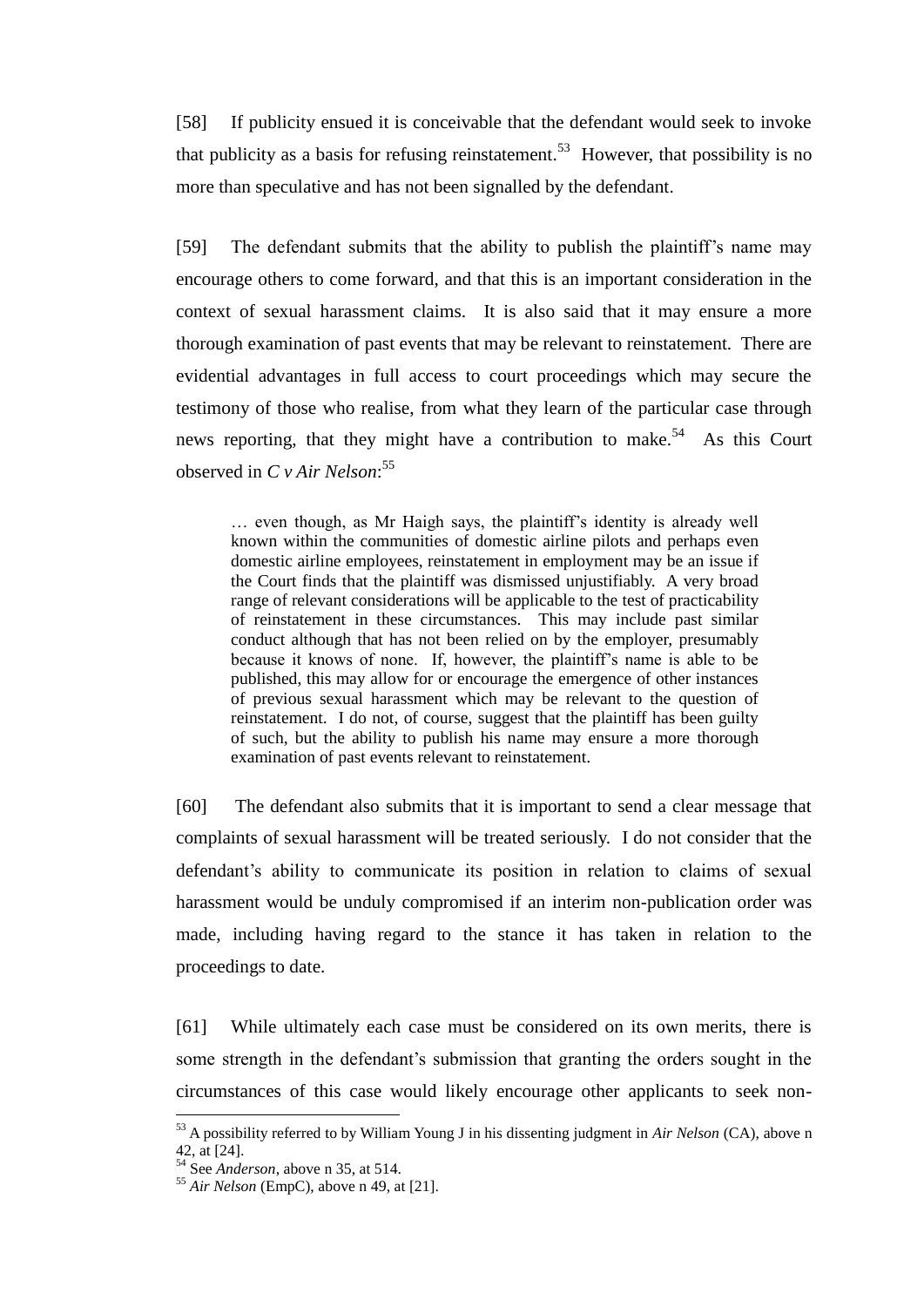publication orders on the grounds of potential emotional harm or distress caused to family members.

[62] I accept that non-publication orders may invite speculation about other employees. Their interests too need to be considered. The defendant's submission that it would be futile to make the non-publication orders sought because the plaintiff's identity is already well known within the organisation may go some way to addressing this concern, although it would not address speculation outside of the organisation.

[63] Having considered the matters identified above, including the stage of the proceedings, and the respective interests and concerns identified by the parties, I am not satisfied that the particular circumstances displace the principle of open justice. The balance does not come down clearly in favour of non-publication.<sup>56</sup> and I would not have granted the plaintiff's application.

> Christina Inglis Judge

### **JUDGMENT OF CHIEF JUDGE G L COLGAN AND JUDGE M E PERKINS**

[64] As Judge Inglis has noted, we are all in agreement that s 179(5) is not applicable to this case and we adopt Her Honour's reasons for this conclusion. However, as a majority, we have concluded that the Authority ought to have made a non-publication order in this case and we would do so likewise. The following are our reasons, and therefore the reasons of the Court, for this part of the judgment.

[65] The Authority and the Court are given the same broad discretions to make non-publications orders. The Court's power (materially identical to the Authority's) is under cl 12(1) of sch 3 to the Employment Relations Act 2000 (the Act), which provides:

<sup>56</sup> *Lewis v Wilson & Horton Ltd* [2000] 3 NZLR 546 (CA) at 559.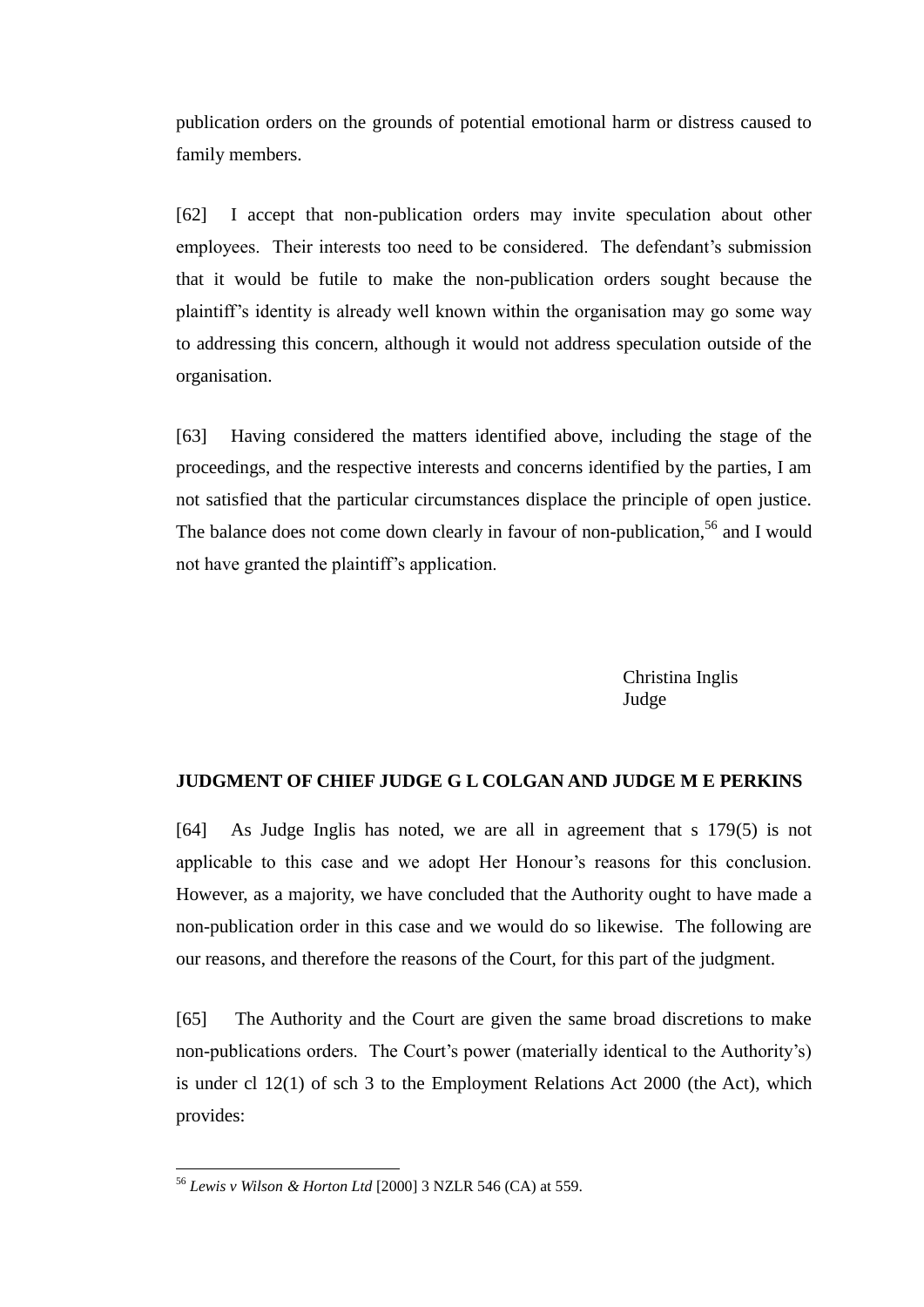### **12 Power to prohibit publication**

(1) In any proceedings the court may order that all or any part of any of any evidence given or pleadings filed or the name of any party or witness or other person not be published, and any such order may be subject to such conditions as the court thinks fit.

[66] Both the Court of Appeal and the Supreme Court have addressed nonpublication of parties' identities in employment cases in recent years. We put more weight on these than on judgments of the same Courts in criminal cases or even in other civil cases having different statutory provisions. We consider that Parliament, by enacting broad discretionary powers in the employment field, intended that the same considerations would not apply as in criminal cases or even in public law civil cases in the courts of ordinary jurisdiction.

[67] In *S v Airline Ltd* the Court of Appeal, by a majority, dismissed an application for leave to appeal a decision of the Employment Court refusing to make a nonpublication order.<sup>57</sup> The judgments, however, focus on the application of the particular circumstances to the statutory tests for an appeal by leave under s 214 rather than on the application of cl 12 of sch 3 to the Act.

[68] The Supreme Court in *C v Air Nelson Ltd* (the same case as bore the name *S v Airline Ltd* in the Court of Appeal) subsequently refused leave to appeal against the Court of Appeal's refusal to grant leave to appeal from the Employment Court.<sup>58</sup> The Supreme Court's grounds for refusing leave also related to the leave tests under the Supreme Court Act 2003, rather than cl 12 of sch 3 to the Employment Relations Act.

[69] In an earlier case, the Court of Appeal also dealt with non-publication orders in employment proceedings in *White* v *Auckland District Health Board.* 59 The Employment Court had declined to make a non-publication order covering the identity of an employee who had been dismissed unjustifiably and reinstated. The employee had applied to the Court of Appeal for leave to appeal on grounds which included the refusal to order permanent suppression of his name. That application

**<sup>57</sup>** *Air Nelson* (CA), above n 42.

<sup>58</sup> *C v Air Nelson Ltd* [2010] NZSC 110 [*Air Nelson* (SC)].

<sup>59</sup> *White v Auckland District Health Board* [2007] NZCA 227, [2007] ERNZ 441 (citations omitted).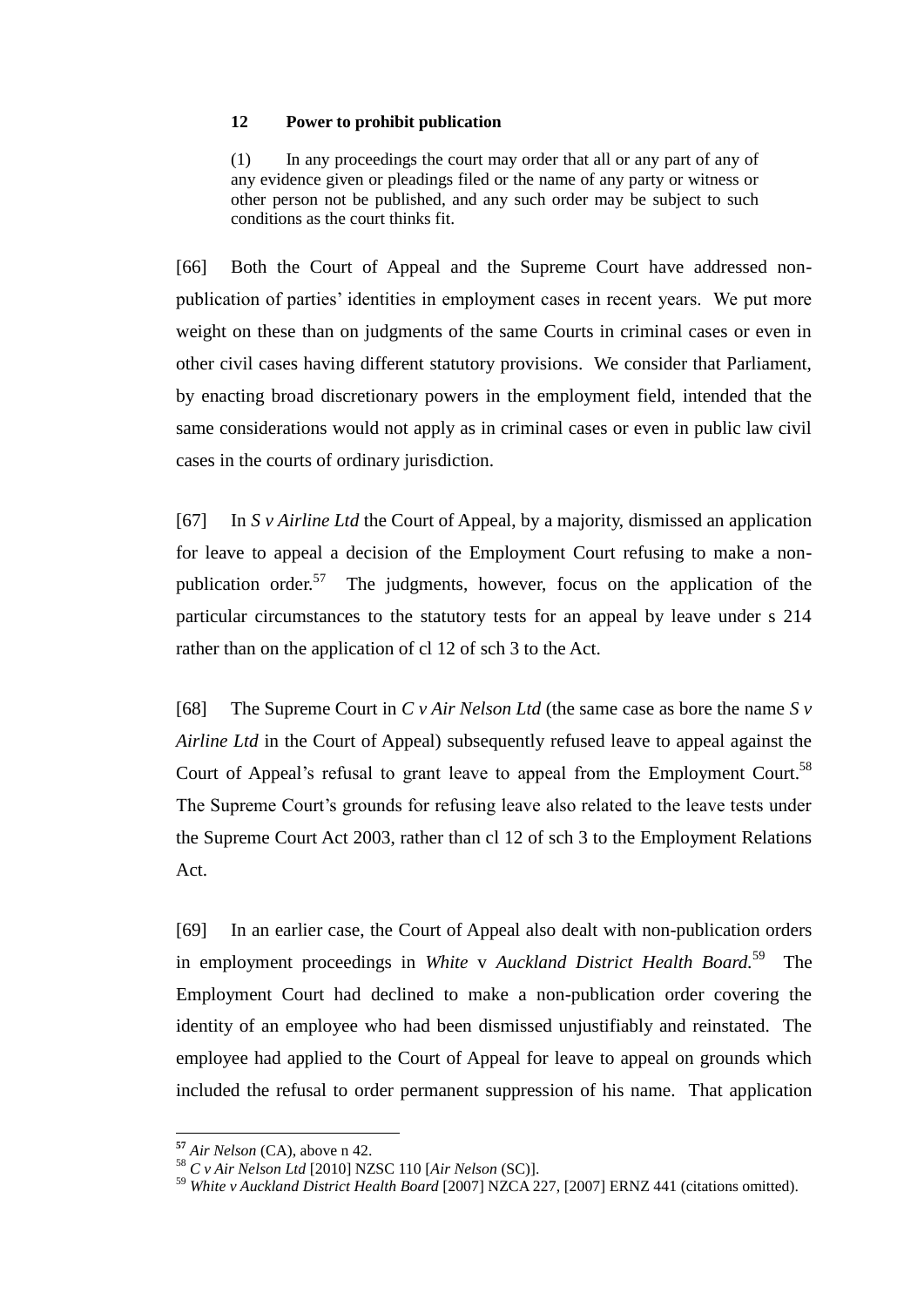for leave was dismissed. In a judgment delivered by William Young P, the Court of Appeal held:

[14] In declining to order name suppression the Judge primarily relied on open justice considerations associated particularly with Dr White's public position. He also mentioned pre-interim reinstatement publicity about Dr White's departure from the Health Board. Presumably he considered that this publicity meant that those who had followed the case closely would be able to work out the identity of the doctor who was involved in the case. The Chief Judge recognised that future publicity would "probably" cause Dr White embarrassment and even humiliation but he did not see this as justifying suppression, particularly in light of the reality that he had brought any such publicity upon himself by "his bizarre and inappropriate behaviour".

[15] As is almost always the case where a broad discretion has been exercised, it is possible to challenge some of what the Chief Judge said or did not say. For instance, we have reservations as to the significance of the preinterim reinstatement publicity. As well, the use of the word "probably" in relation to embarrassment and humiliation was something an understatement. The Chief Judge did not allow for, at least explicitly, the possibility of an adverse impact on Dr White (and indeed the Health Board) of publicity resulting from possible difficulties which Dr White may have in securing research funding. The publicity will be very painful for Dr White's family, another consideration which was not addressed. We also accept that there is a real sense in which it was the Health Board's reaction to Dr White's behaviour  $-$  a reaction which the Chief Judge found to be unjustified  $\overline{\phantom{a}}$ which has driven much of the publicity to date. Further, it is at least likely (although not certain) that if Dr White had not challenged his unjustified dismissal, the whole affair would have remained under wraps. This raises an access to justice issue which was not addressed by the Chief Judge.

[16] … Further, open justice considerations are always extremely important and the reality is that those who litigate necessarily put themselves and their affairs in the public domain.

[70] The Court of Appeal considered that the proposed challenge to the refusal to continue the suppression order had insufficient prospects of success to warrant granting leave. $60$ 

[71] On an application for a "leapfrog" appeal to the Supreme Court from the judgment of the Employment Court in the *White* case, the Supreme Court addressed one of the grounds advanced in support of the application for leave to appeal as  $follows: <sup>61</sup>$ 

 $\overline{a}$  $60$  At [17].

<sup>61</sup> *White v Auckland District Health Board* [2007] NZSC 64, [2007] ERNZ 574.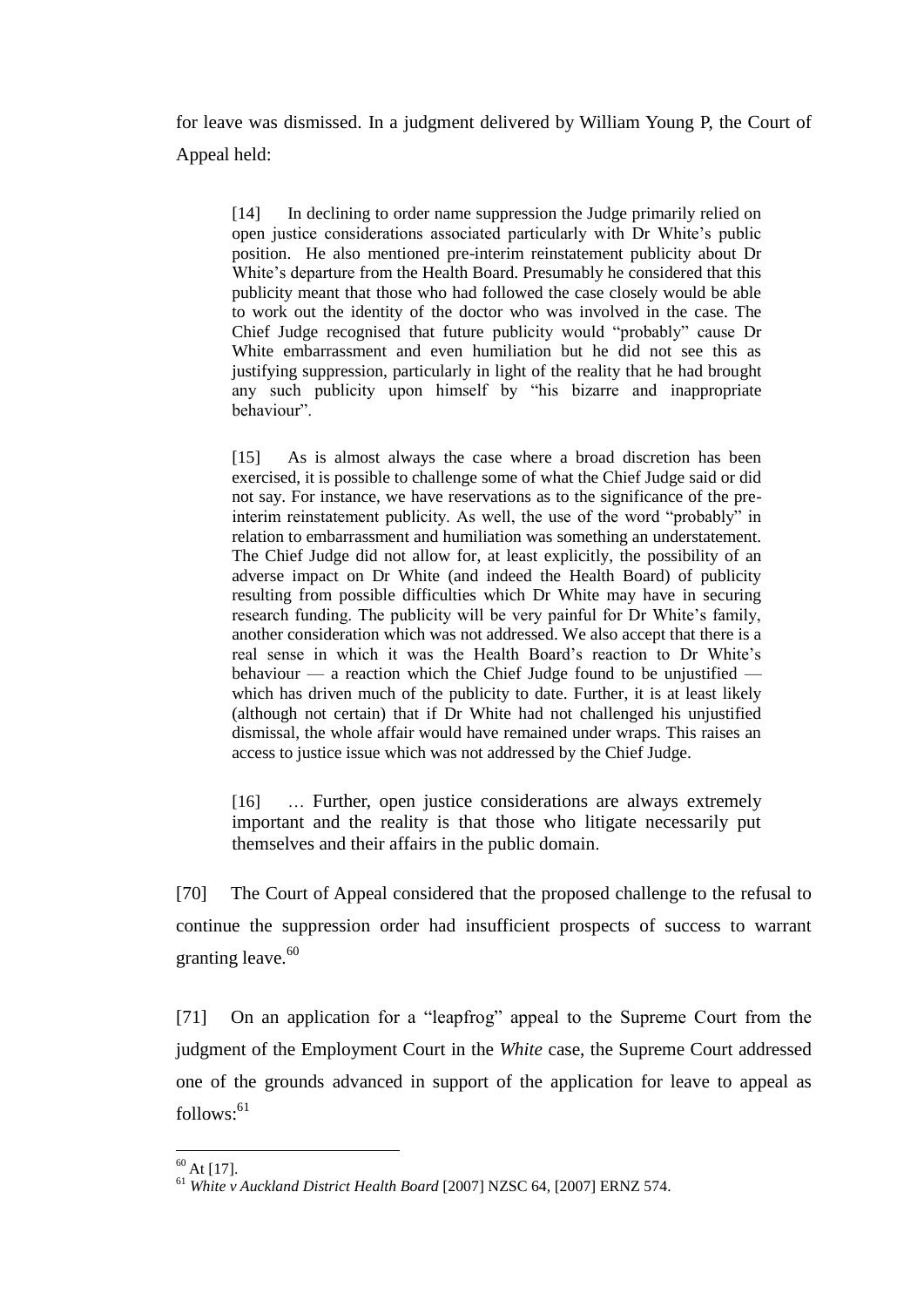[11] The final matter raised by the applicant is whether the private nature of employment grievance disputes, and the need for a person who has a personal grievance to bring proceedings if they are to assert their rights, warrants the Employment Court taking a different approach to name suppression than that applied by other Courts, and in particular those exercising the criminal jurisdiction. This question comes closest to raising an issue that meets the criteria for this Court to grant leave to appeal but we are satisfied that, in the circumstances of this case, the point would not provide a sufficient basis for the applicant to advance an argument having any prospect of success in an appeal to this Court.

[12] The decision of the Employment Court that the applicant should be reinstated in his employment, but without further prohibition on publication of his name, was that Court's ultimate assessment of the just outcome of the case which reflected the extent of misconduct and the balance of the various private and public interests involved. The Judge took into account the detrimental impact of publication on the applicant and, implicitly, others associated with him.

[72] The issue touched upon by the Supreme Court at [11] above but not decided, encapsulates the issue on which the Court is divided in this case. We are unfortunately, therefore, without authoritative and binding guidance on it.

[73] The plaintiff has filed affidavits in support of the challenge, which was pursued on a de novo basis. The defendant opposes the non-publication application, arguing that a high threshold applies and that the threshold has not been met in the circumstances of this case. The plaintiff contends that he is not obliged to point to exceptional circumstances and that presumptions relating to open justice in other courts apply with reduced force in the employment jurisdiction.

[74] It is important to identify that this case is not only a civil proceeding (and not a criminal prosecution) but that it is also private litigation as distinct from a public law case. The combined civil and private law categorisation of the proceeding is important in that it distinguishes a number of authoritative judgments of the Court of Appeal in both criminal proceedings and civil public law proceedings.

[75] Although we acknowledge the force of the reasoning of the Court of Appeal in *Lewis v Wilson & Horton Ltd* that the "principle of open justice" extends to civil proceedings, that was a case in which the High Court's inherent jurisdiction to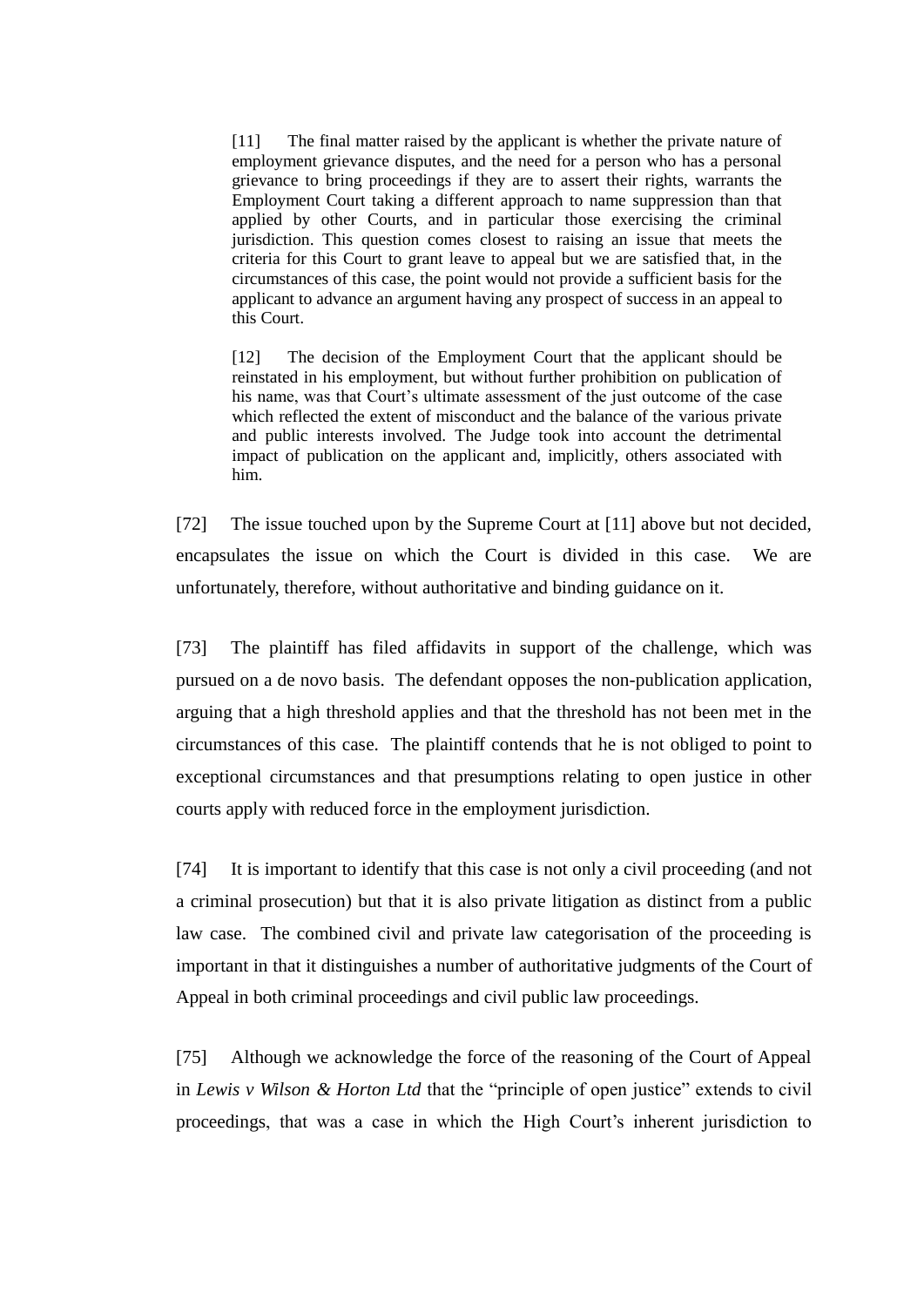restrain publication of the identity of a litigant was for examination and decision.<sup>62</sup> Here, the jurisdiction is statutory and not inherent and it is Parliament's intention in cl 12(1) of sch 3 which is for examination and decision.

[76] Similarly, in *Clark v Attorney-General (No 1)* the Court of Appeal considered the question of non-publication in civil litigation and, in particular, whether there should be an automatic suppression of the individual identities of a distinct class of persons.<sup>63</sup> Not only is that class-suppression issue not the situation in this case, but *Clark* had a substantial public law element in that it dealt with allegations of torture by agents of the State of prisoners and ex-prisoners. As the Court of Appeal noted in its judgment, any identity prohibition applying to classes of persons is a matter properly for Parliament to determine.<sup>64</sup> Parliament has not gone so far as to legislate for non-publication by classes of persons, but has left this Court (and the Authority) with a broad discretion to do justice on a case by case basis although in a principled way and from a starting point of 'open justice'.

[77] It is correct that Parliament has, in some other pieces of legislation, distinguished certain classes of persons whose identity should not be published and this case is not one about them. But it is equally true that Parliament has legislated quite specifically in the area of non-publication orders in criminal prosecutions<sup>65</sup> in a way that is now quite different to the tests in cl 13(2) of sch 3 to the Act and its Authority equivalent.

[78] We agree that non-publication of names or other identifying particulars in employment cases will be "exceptional" in the sense that such orders are and will be made in a very small minority of cases. However, we do not agree that an applicant for such an order must make out, to a high standard, that there are such exceptional circumstances that a non-publication order is warranted. That is not the standard that Parliament has prescribed for such orders in this Court or the Authority.

<sup>62</sup> *Wilson & Horton Ltd,* above n 56, at [76].

<sup>63</sup> *Clark*, above n 25.

 $64$  At [44].

<sup>65</sup> See Criminal Procedure Act 2011, ss 200-204.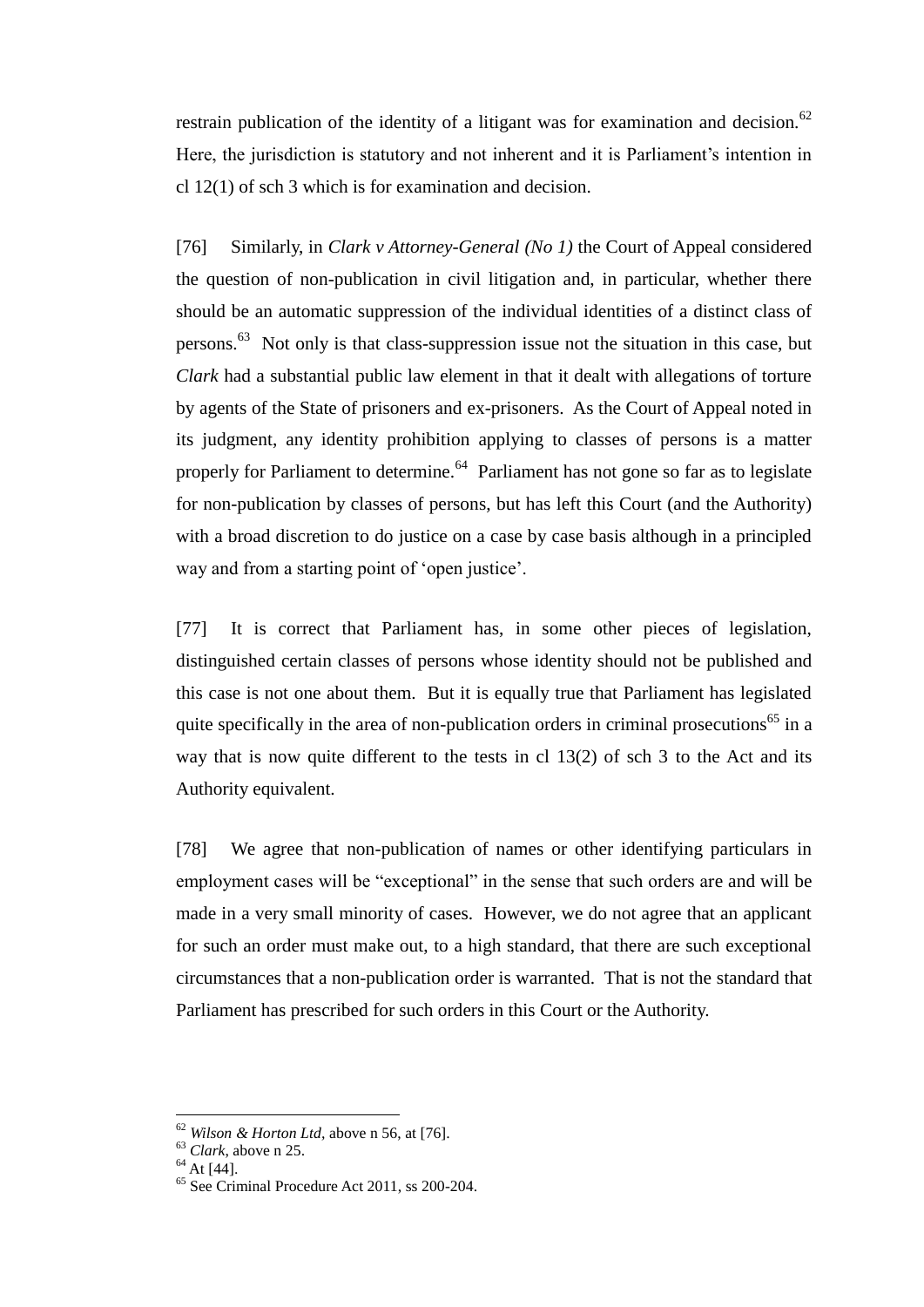[79] By making a non-publication order in a case in which the interests of justice warrant that order does not mean, in our view, that the Court has abandoned a commitment to 'open justice'. Whilst the identification of all persons involved in a case is a contributor to 'open justice', so too are a number of other safeguards that are not at issue, and therefore at risk, in this case. These include a public hearing of the case, a publicly issued and reasoned judgment of it, together with the rights of appeal and judicial review to attach to all of the work of the Authority and the Court. In addition, the statute clearly allows for a change to the presumption (and the reality in the vast majority of cases) that there will be no restriction on publishing any relevant information about a proceeding or of the judgment deciding the case.

[80] There are, of course, other circumstances in which this Court (and the Authority and other courts) prohibit publication of information about cases. Commercially sensitive information that may be misused by a competitor, if published, is perhaps the most common example of non-publication orders in this jurisdiction. Others have included information about the security arrangements of prisons which, if publicised, might endanger prison staff; the identities of persons who have been subjected to criticism in evidence but have had no opportunity to challenge or refute that criticism; and the identities of hospital patients whose care and treatment are the subject of proceedings involving professional health staff. There are many other instances of ad hoc non-publication orders which are, nevertheless, very much the exception than the rule.

[81] With this framework in mind we turn to consider the merits of the application advanced by the plaintiff.

[82] The application is advanced primarily on the basis of concerns about the potential impact of publication on the plaintiff's child whom we will call "J". He is 14 years of age and attends secondary school. J has been diagnosed with a condition known as Developmental Verbal Dyspraxia and has a history of self-harming behaviour combined with other conditions including feelings of failure, impulsiveness, difficulty connecting with language heard, difficulty expressing ideas in an organised manner, and anxiety when new information is presented.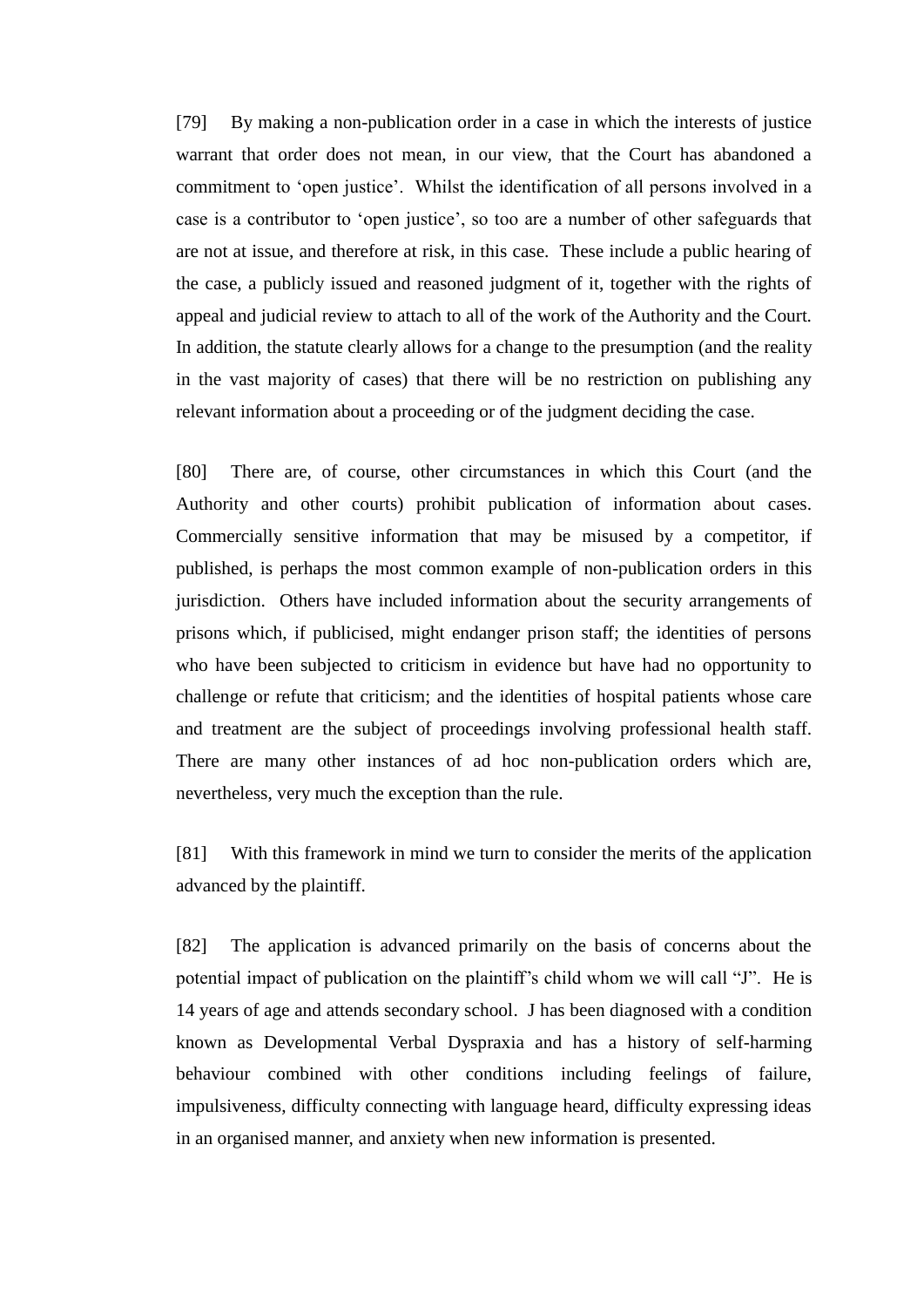[83] There are two uncontradicted expert reports provided in support of the application which place J at a higher than average risk of suffering adverse psychological effects from bullying or teasing that might occur if J's father's name is to be published in connection with the background events that led to his dismissal.

[84] Although, in our assessment, what might occur to the child would be more in the nature of teasing than bullying, the medical condition applies as much to teasing as it does to bullying, the latter being a subset of the former

[85] Mr Harrison has also drawn to our attention the desirability, if not the need, to take into account international human rights instruments when the interests of children may be affected by publication of accounts of proceedings. The leading convention is the United Nations Convention on the Rights of the Child ("UNCROC").<sup>66</sup> Several of the UNCROC Articles are engaged by the circumstances of this case including the following:

#### Article 3

1. In all actions concerning children, whether undertaken by public or private social welfare institutions, courts of law, administrative authorities or legislative bodies, the best interests of the child shall be a primary consideration.

#### Article 12

1. States Parties shall assure to the child who is capable of forming his or her own views the right to express those views freely in all matters affecting the child, the views of the child being given due weight in accordance with the age and maturity of the child.

2. For this purpose, the child shall in particular be provided the opportunity to be heard in any judicial and administrative proceedings affecting the child, either directly, or through a representative or an appropriate body, in a manner consistent with the procedural rules of national law.

#### Article 16

1. No child shall be subjected to arbitrary or unlawful interference with his or her privacy, family, home or correspondence, nor to unlawful attacks on his or her honour and reputation.

2. The child has the right to the protection of the law against such interference or attacks.

…

 $\overline{a}$ 

…

…

…

…

United Nations Convention on the Rights of the Child 1577 UNTS 3 (opened for signature 20 November 1989, entered into force 2 September 1990).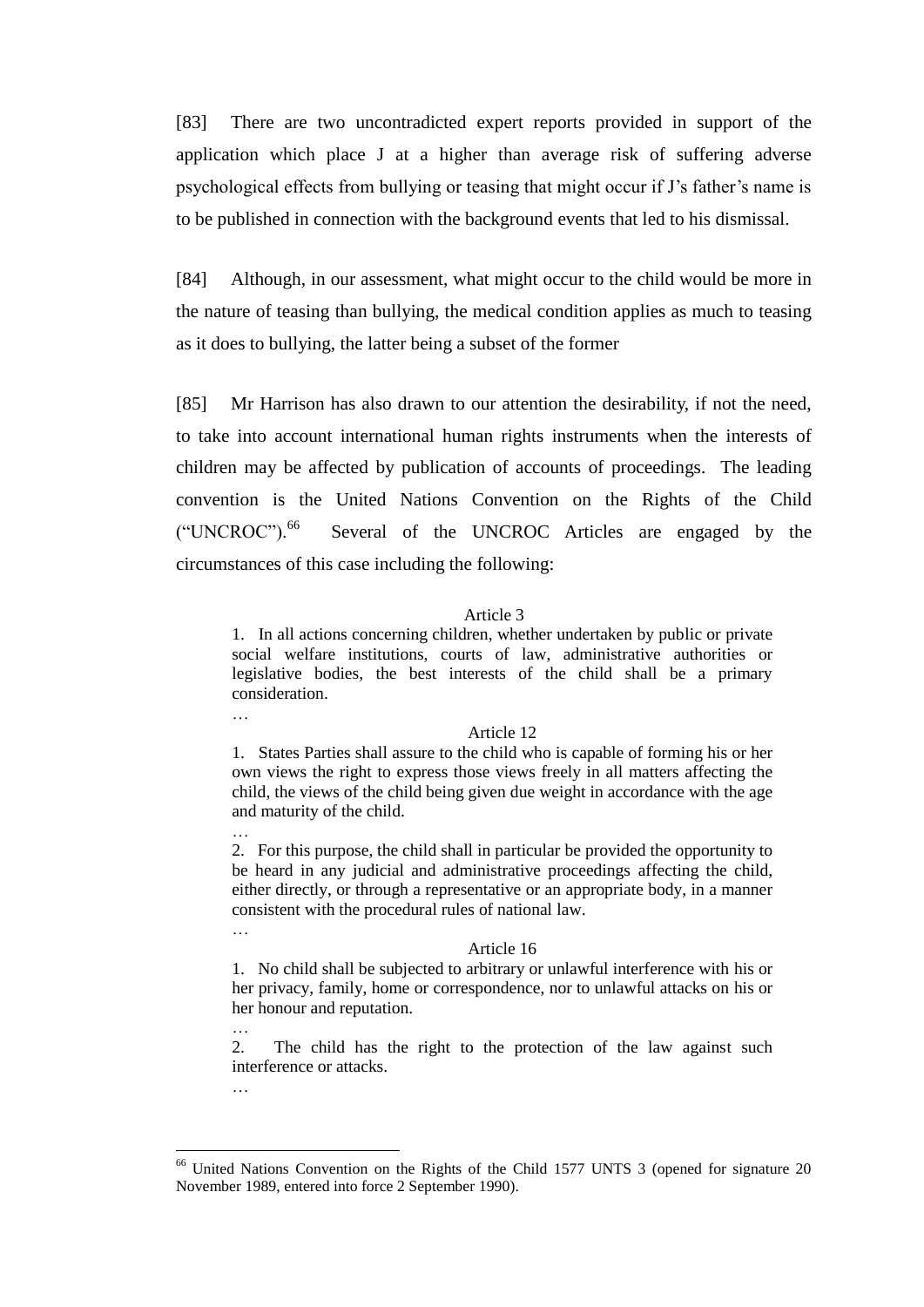#### Article 19

1. States Parties shall take all appropriate legislative, administrative, social and educational measures to protect the child from all forms of physical or mental violence, injury or abuse, neglect or negligent treatment, maltreatment or exploitation, including sexual abuse, while in the care of parent(s), legal guardian(s) or any other person who has the care of the child.

#### Article 23

1. States Parties recognize that a mentally or physically disabled child should enjoy a full and decent life, in conditions which ensure dignity, promote selfreliance and facilitate the child's active participation in the community.

[86] The application of UNCROC to New Zealand domestic law was considered by the Supreme Court in *Ye v Minister of Immigration.*<sup>67</sup> The Supreme Court accepted that, in light of New Zealand's obligations under art 3(1), the interests of New Zealand children are to be regarded as important in [immigration] decisionmaking processes.<sup>68</sup>

[87] Although not all UNCROC articles are engaged by the circumstances of this case, we consider that several apply to our consideration as to whether nonpublication should be ordered in the interests of J. These include, under art 3(1), that in a case concerning a child, the child's best interests should be the primary consideration in determining the matter of publication or non-publication:

- under art 16, the Court should be concerned to ensure that the child's privacy, honour and reputation should not be interfered with arbitrarily, and to grant the protection of the law accordingly;
- under art 19, in considering non-publication as an administrative measure, the Court should be concerned to protect the child from maltreatment; and
- under art 23, a disabled child should expect to enjoy a full and decent life in conditions which ensure dignity and facilitate the child's active participation in the community.

 $\overline{a}$ 

…

<sup>67</sup> *Ye v Minister of Immigration* [2010] NZSC 76, [2010] 1 NZLR 105 at [24]-[25].

 $68$  At [24]-[26].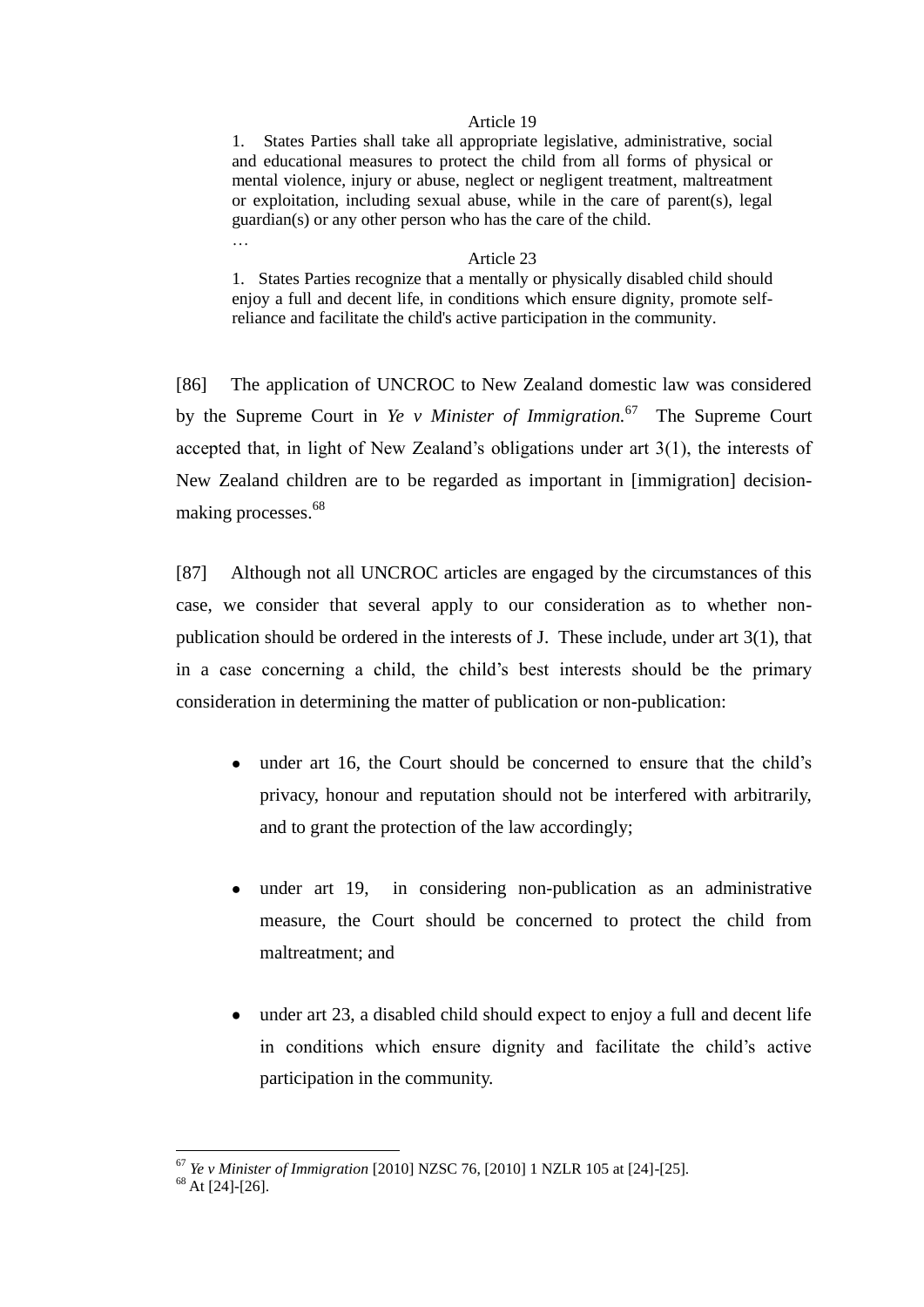[88] Such considerations are behind statutory regimes which prohibit absolutely and universally the identification of child victims or complainants in certain criminal proceedings. It is a fundamental tenet of fairness and humanity that children should not suffer for the sins of others, including their parents, if it is possible avoid such suffering.

[89] So where it is established by evidence that publication of information relating to a proceeding (including, in particular, identifying particular persons) may cause harm to, or affect unreasonably, a child, this will be a factor in determining whether there should be a non-publication order, if such consequences may be avoided.

[90] We accept, based on evidence before the Court which was not before the Authority and which is uncontradicted, that there is a real risk of adverse consequences to the plaintiff's young son if the plaintiff's name and identifying details are published. Such risks cannot be accurately assessed but appear to us to be well founded and appreciable. The concerns that have been identified relate to a psychological condition and are set out in a recent report from a registered clinical psychologist with experience in child and adolescent mental health. We conclude that publication may well present serious challenges for the plaintiff's son in light of his condition and background history, and in circumstances where he is ill-equipped to cope with such difficulties.

[91] We do not accept Mr France's "floodgates" argument about the consequences of making a non-publication order in this case. It was speculative and the history of such arguments in this jurisdiction does not support it. It is not a convincing or just reason to refuse what is otherwise a meritorious submission.

[92] The defendant also submits that it is important to send a clear message that complaints of sexual harassment will be treated seriously; that the ability to publish the plaintiff's name may ensure a more thorough examination of past events relevant to reinstatement; and that non-publication will invite speculation about other employees of this employer. Conversely, the defendant submits that it would be futile to make the non-publication orders sought because the plaintiff's identity is already well known within the organisation.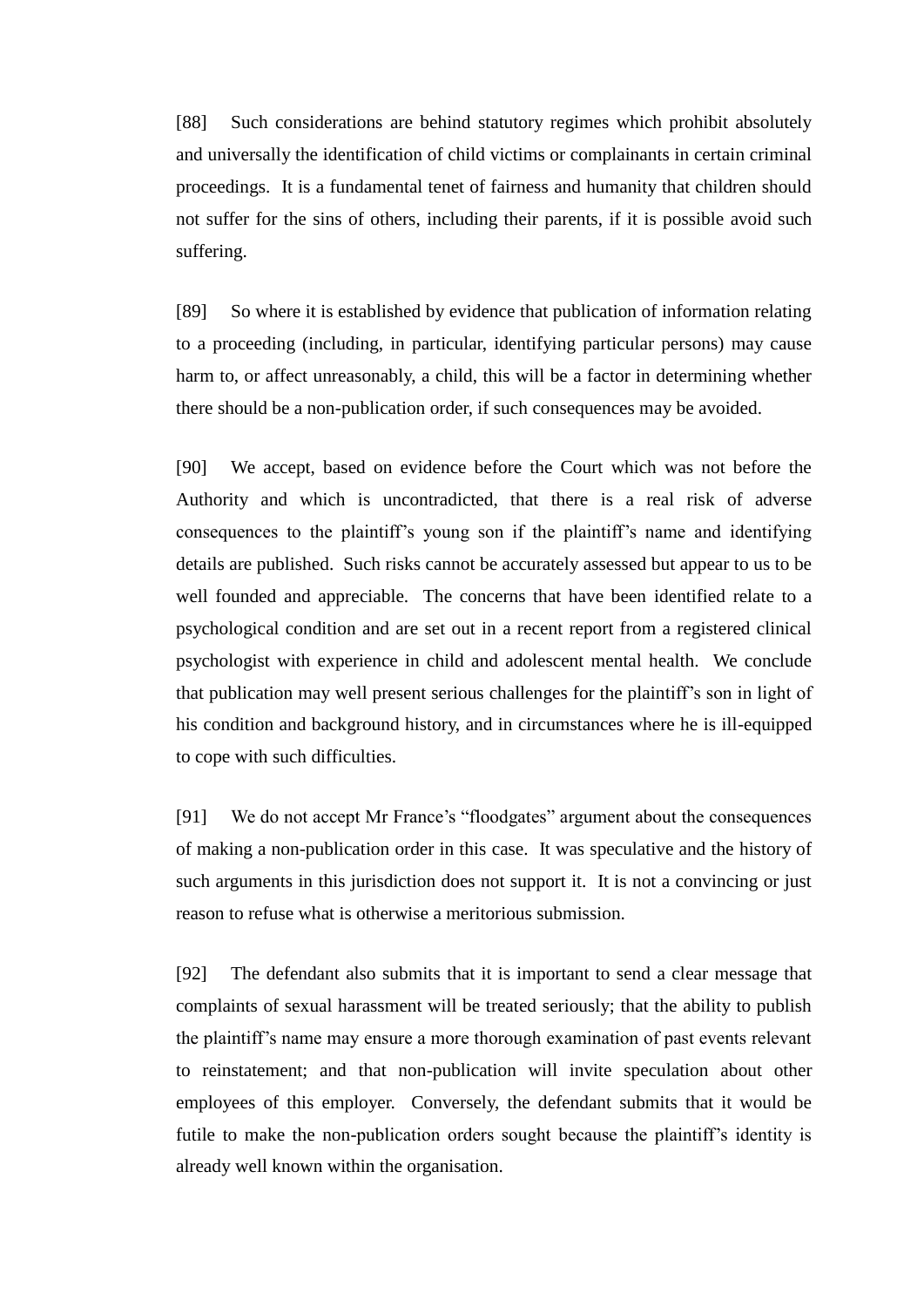[93] These submissions do not sit comfortably together. We accept the defendant's case that the plaintiff's identity is known to many within the defendant's organisation. That seems to us to address adequately the valid contention that knowledge of the identity of an alleged sexual harasser may allow other complainants to come forward. It also allows others to testify to an alleged harasser's good character in relevant circumstances. The importance of the nonpublication orders now sought relates, however, to both future publication and that which may take place beyond the defendant's organisation.

[94] In any event we are not persuaded, based on the evidence before the Court, that such orders would be futile (most particularly in so far as the plaintiff's son is concerned). Nor do we consider that the defendant's ability to make it clear that it is concerned about such matters will be unduly compromised, including having regard to the stance it has taken in relation to the proceedings.

[95] We do not disagree with counsel for the defendant that complaints of sexual harassment should be treated seriously. We are satisfied, however, that such a stance will not be weakened by prohibiting publication of the plaintiff's identity on an interim basis. Although responses by some employers to allegations of sexual harassment in work situations may still be wanting, it is our perception both that this issue is improving generally and there is no suggestion that the defendant employer in this case deals with such allegations other than appropriately.

[96] Finally, it is appropriate to re-emphasise that what was and is sought is an interim order and not a final order. The current position may change after the Court has examined and determined the merits of the plaintiff's dismissal.

[97] Having examined and balanced the respective interests and concerns identified by the parties, we conclude that there are persuasive considerations in the present case to displace the presumption in favour of disclosure of party identities. It is in the overall interests of justice between the parties and within the community generally that an order prohibiting publication of the name and identifying details of the plaintiff be made.